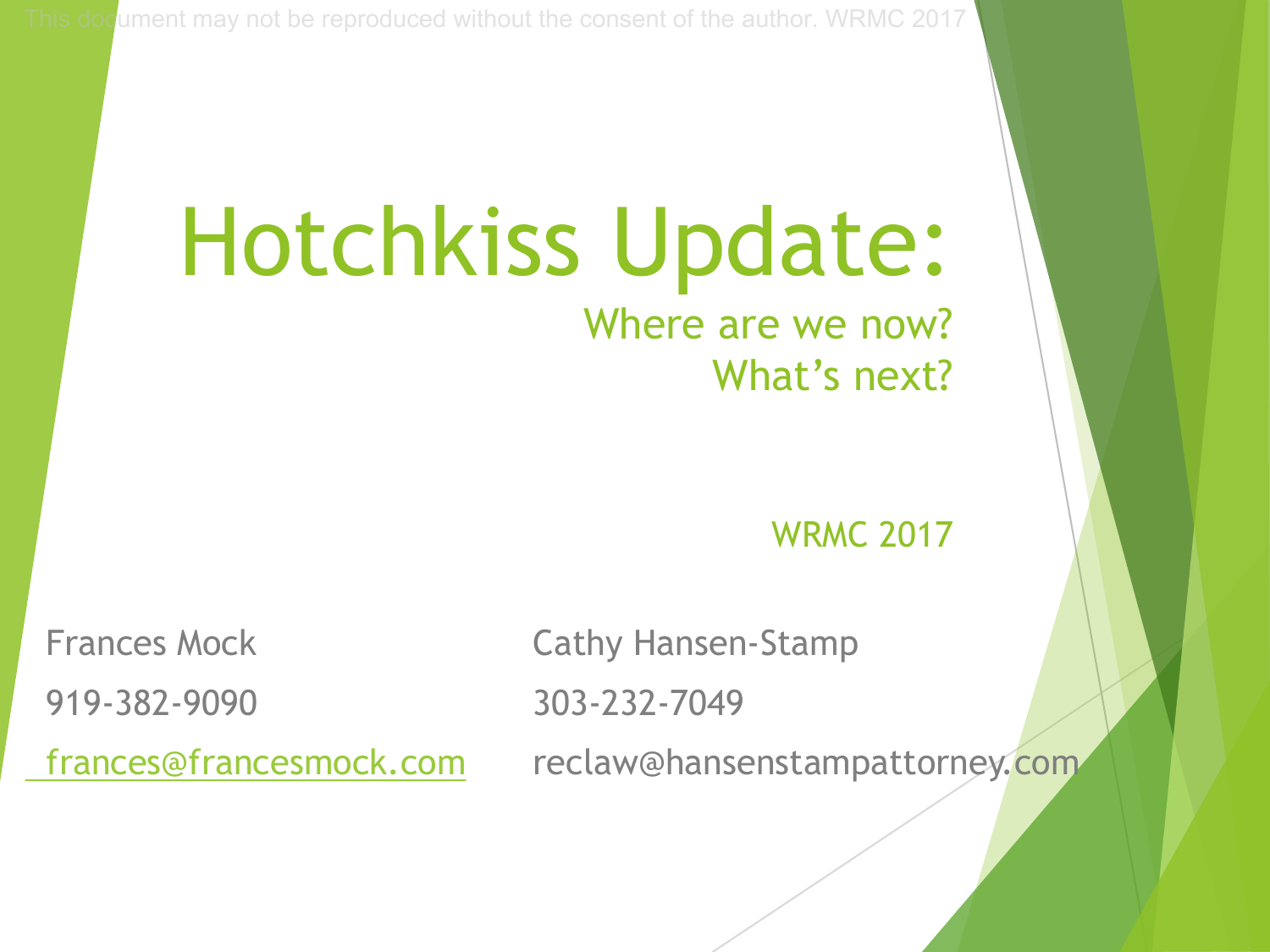## What do you know?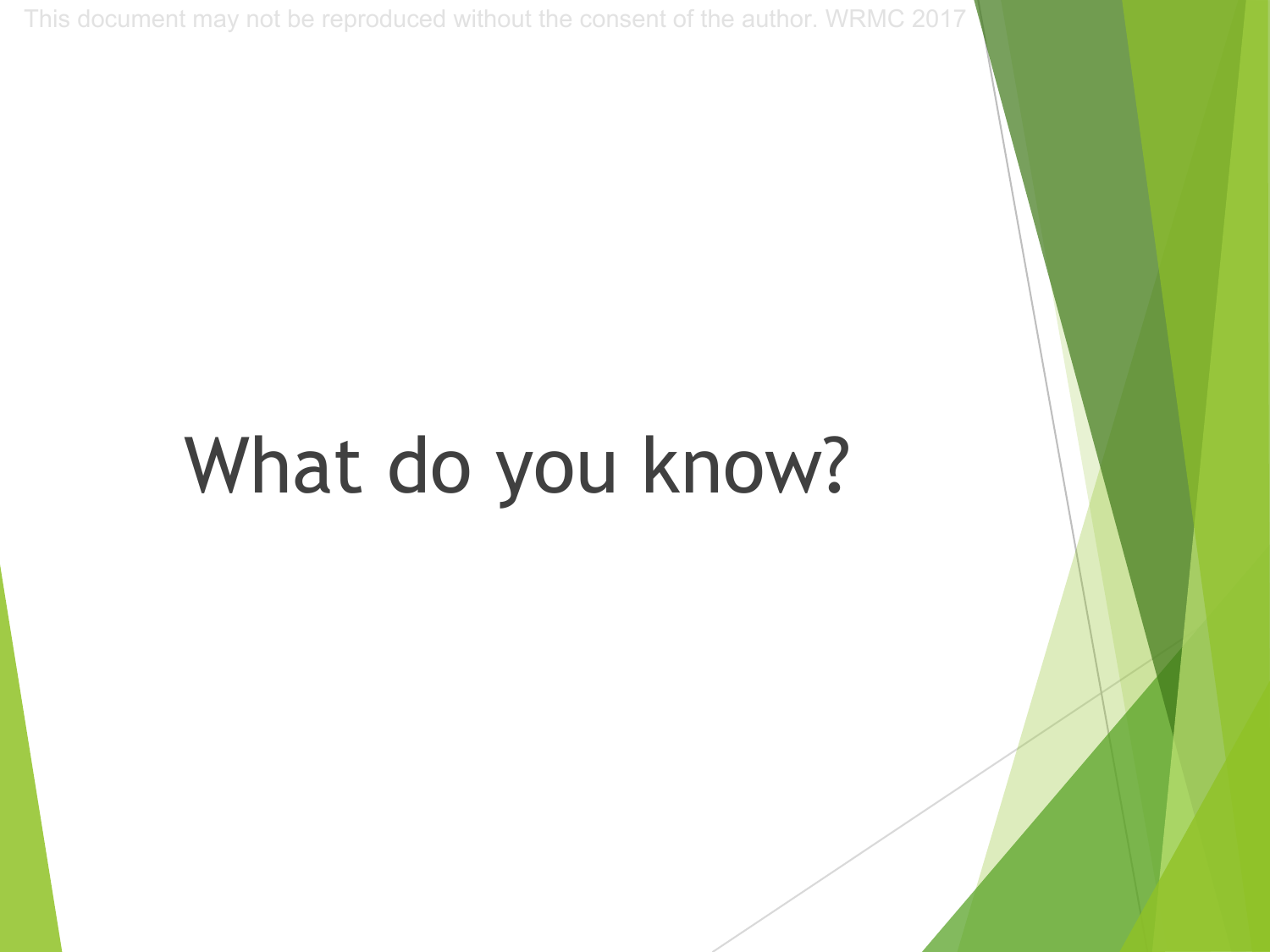## Why is this case a big deal?

- ▶ \$41.7 million jury verdict
- Duty to warn/duty to protect
- **First case of TBE in China**
- $\blacktriangleright$  10 years of litigation
- **140+ Parties filed amicus briefs**
- **Another lawsuit for \$41.7m for** Lyme disease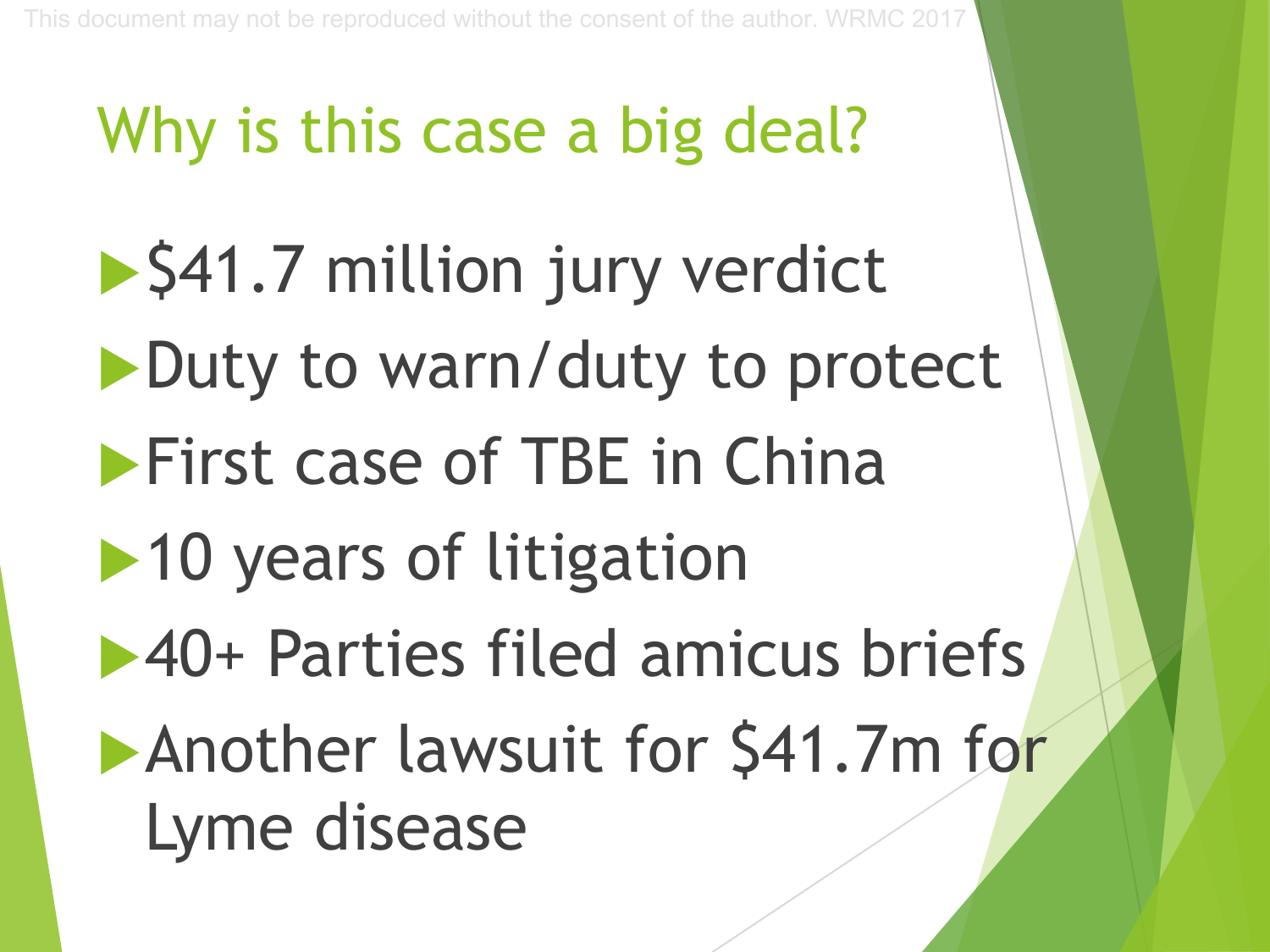## What do you want to know?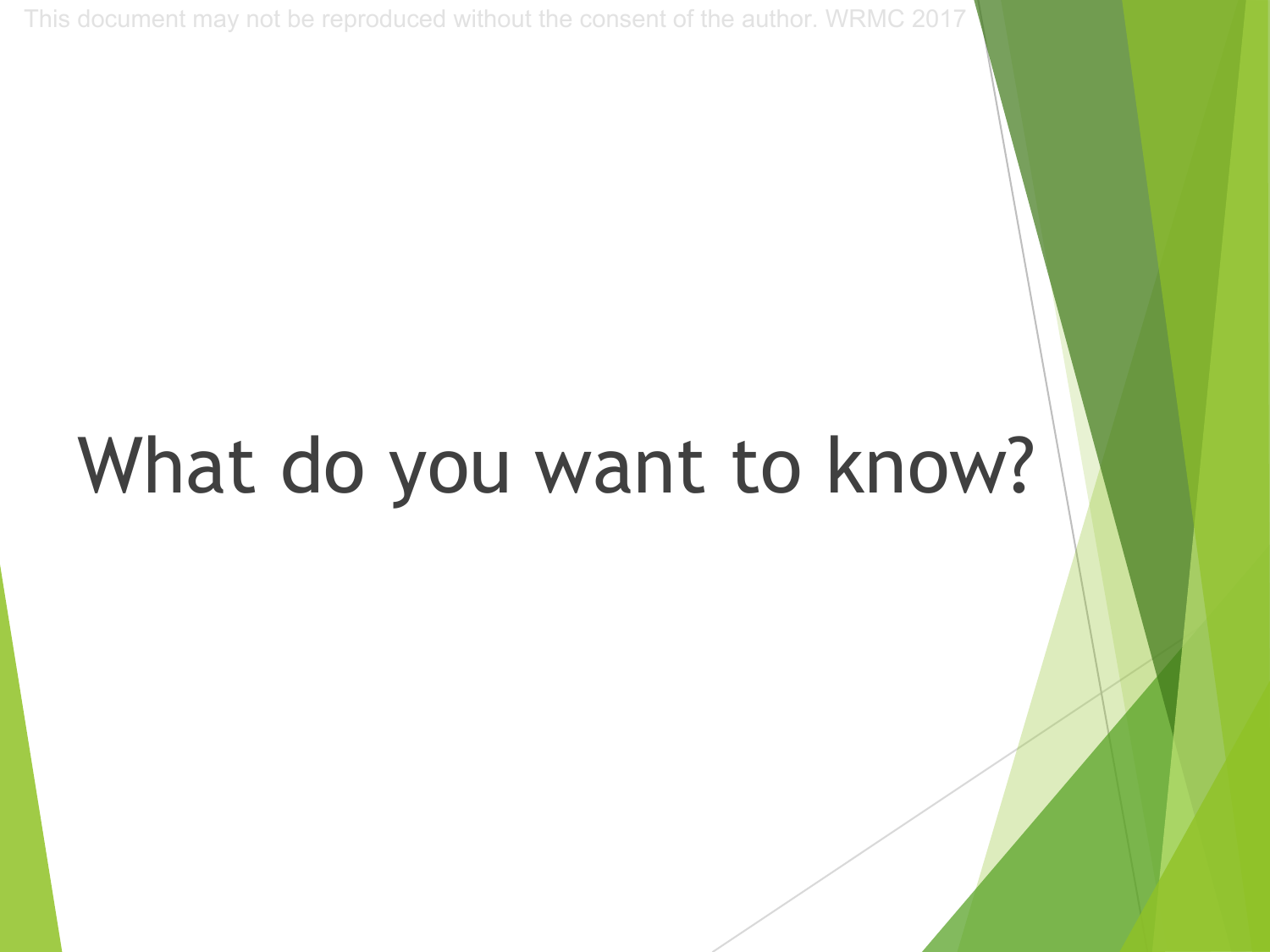Agenda

 $\blacktriangleright$  The facts

 $\blacktriangleright$  The lawsuit

 $\triangleright$  Outcome of the trial

 $\blacktriangleright$  Status of appeal

uWhat happens next

 $\blacktriangleright$  How it impacts other programs

**What you should do**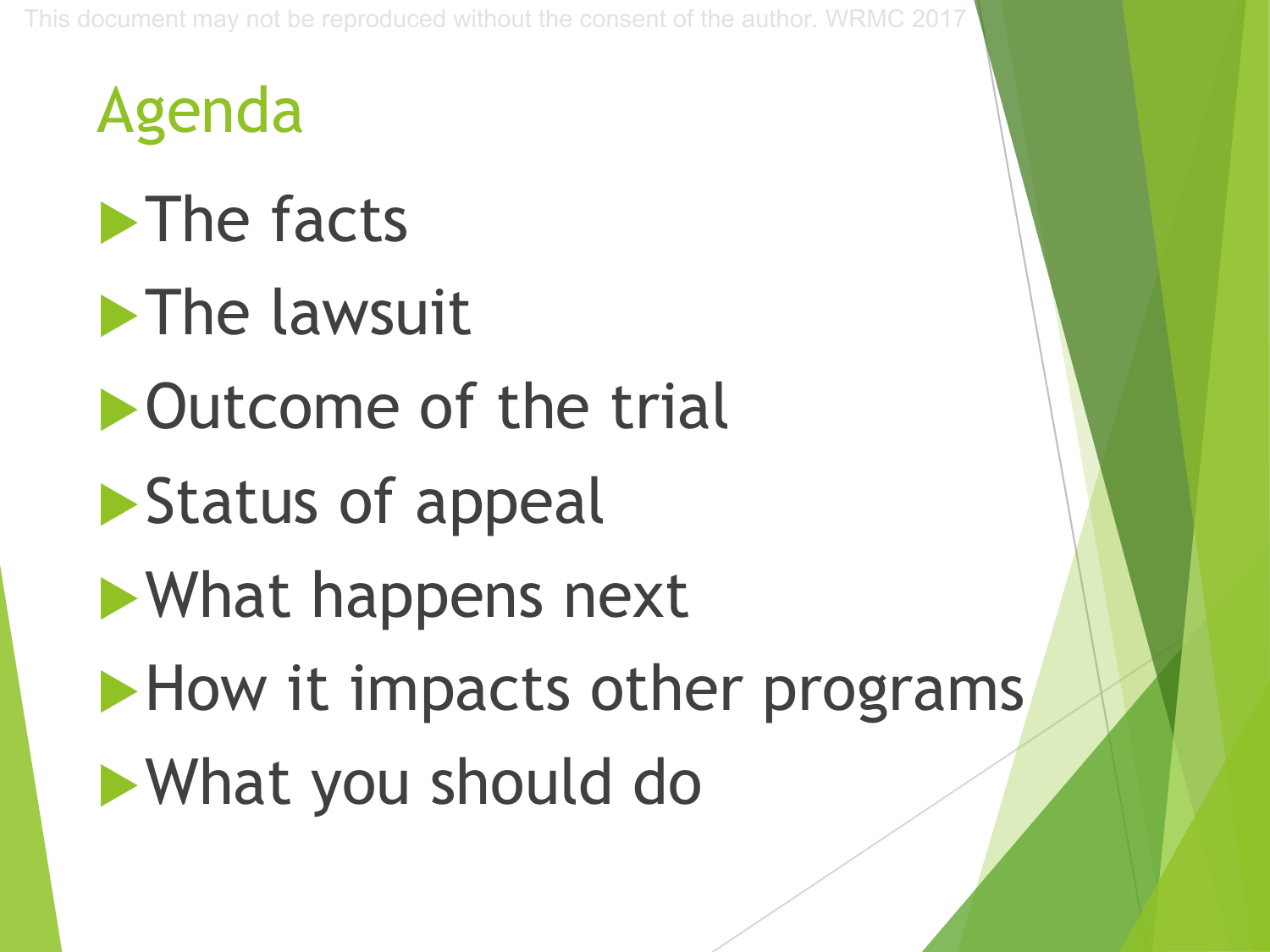## The "Facts" According to whom?

# $\blacktriangleright$ Undisputed **Munns**

 $\blacktriangleright$  Hotchkiss

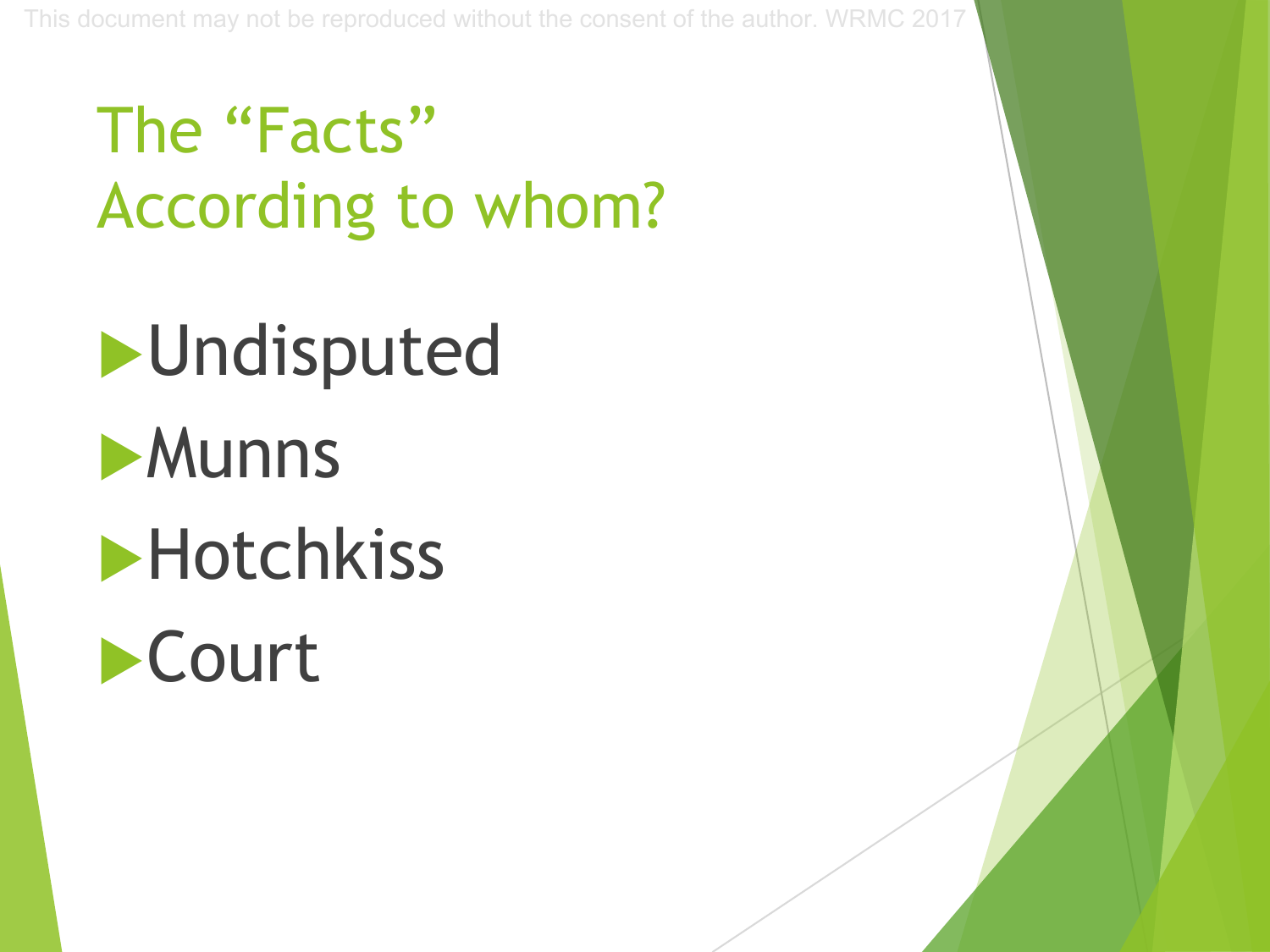## The Facts

- ▶ Cara Munn, 15 year old Student at Hotchkiss School, Connecticut
- Month-long school trip to China in 2007
- **Field trip to Mt. Panshan** in Tianjin, China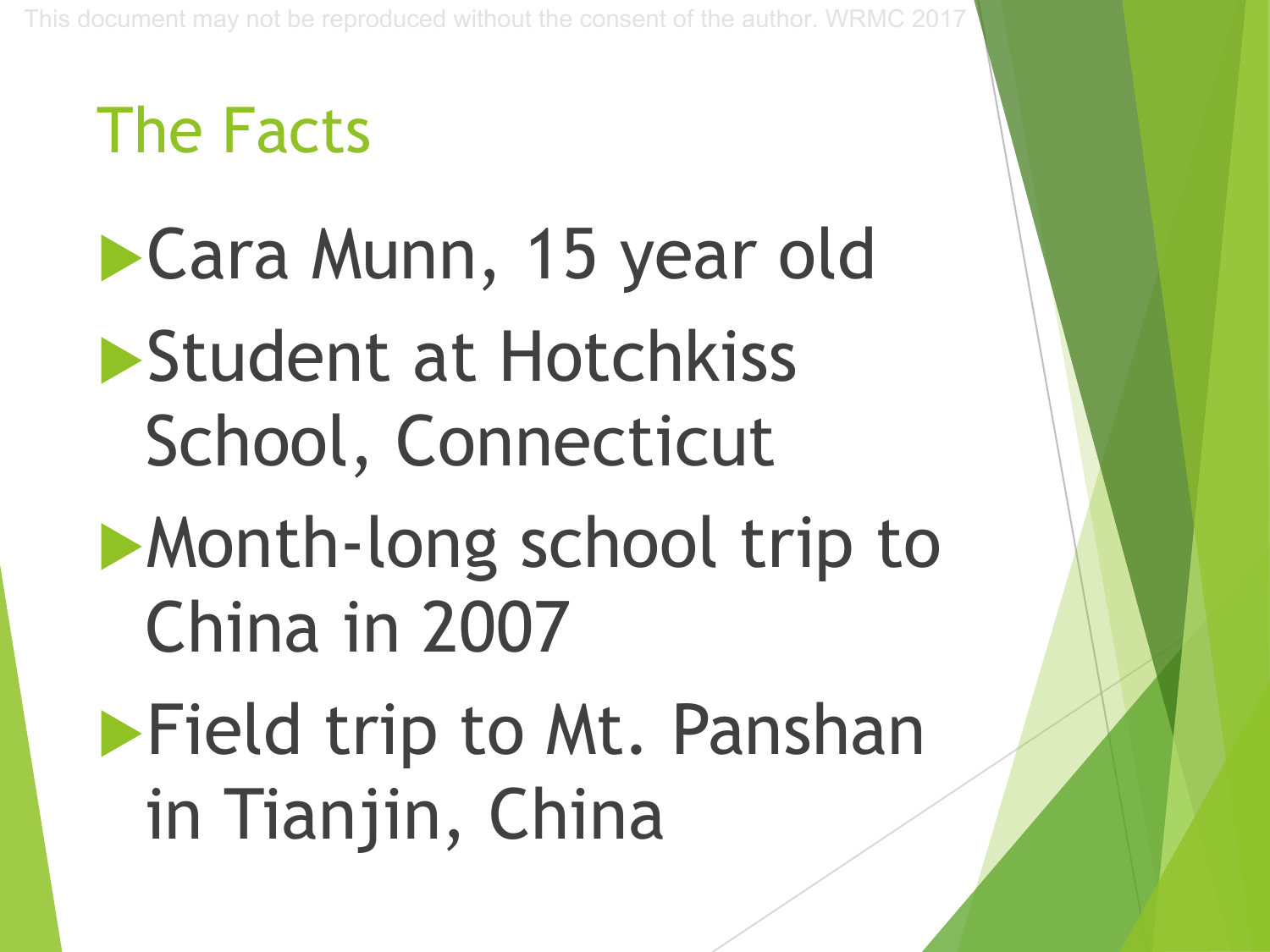## Pre-trip Information and Documentation

- $\blacktriangleright$  Medical advice from Hotchkiss
	- ▶ Link to CDC website (but link to South America)
	- $\blacktriangleright$  Get independent medical advice
	- $\blacktriangleright$  Suggest they visit a travel clinic. Said school infirmary could be one but it could not offer independent medical advice.
	- Munns did not seek advice from a doctor.
- $\blacktriangleright$  Pack list included bug spray
- Forms
	- $\blacktriangleright$  Itinerary (not as detailed as could be)
	- $\blacktriangleright$  List of risks
	- $\blacktriangleright$  Liability release form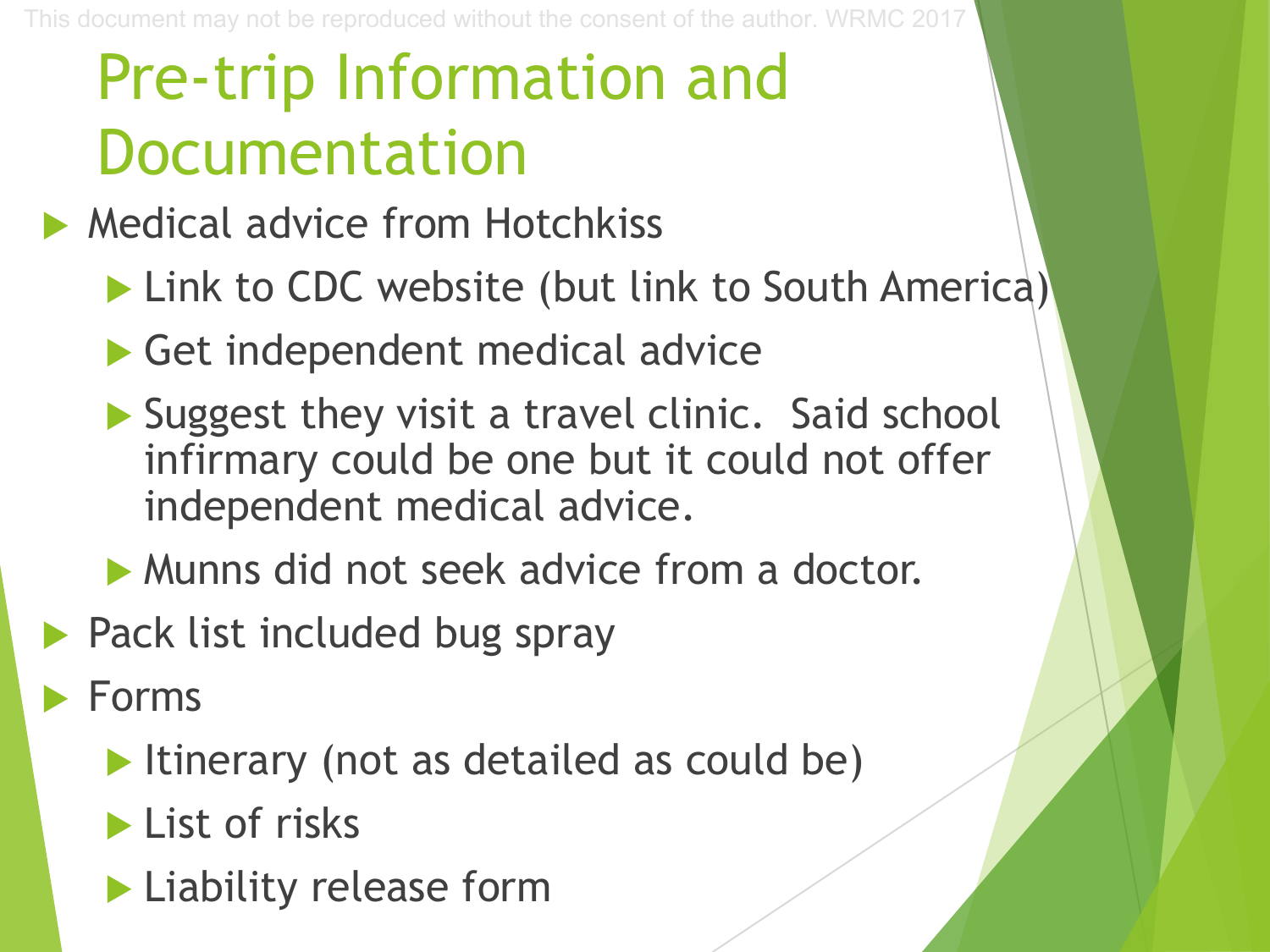## The field trip

**To Mt. Pan** 

- $\blacktriangleright$  No warning to wear bug spray
- $\blacktriangleright$  Insect repellant left on bus
- $\blacktriangleright$  But no plan to walk thru the woods
- $\blacktriangleright$  Walked to top, descent by cable car or hiking on paved trail
- Against leader direction, Munn and others went off trail
- Bug bites but no clear tick bite. (Had bug bites from other trips.)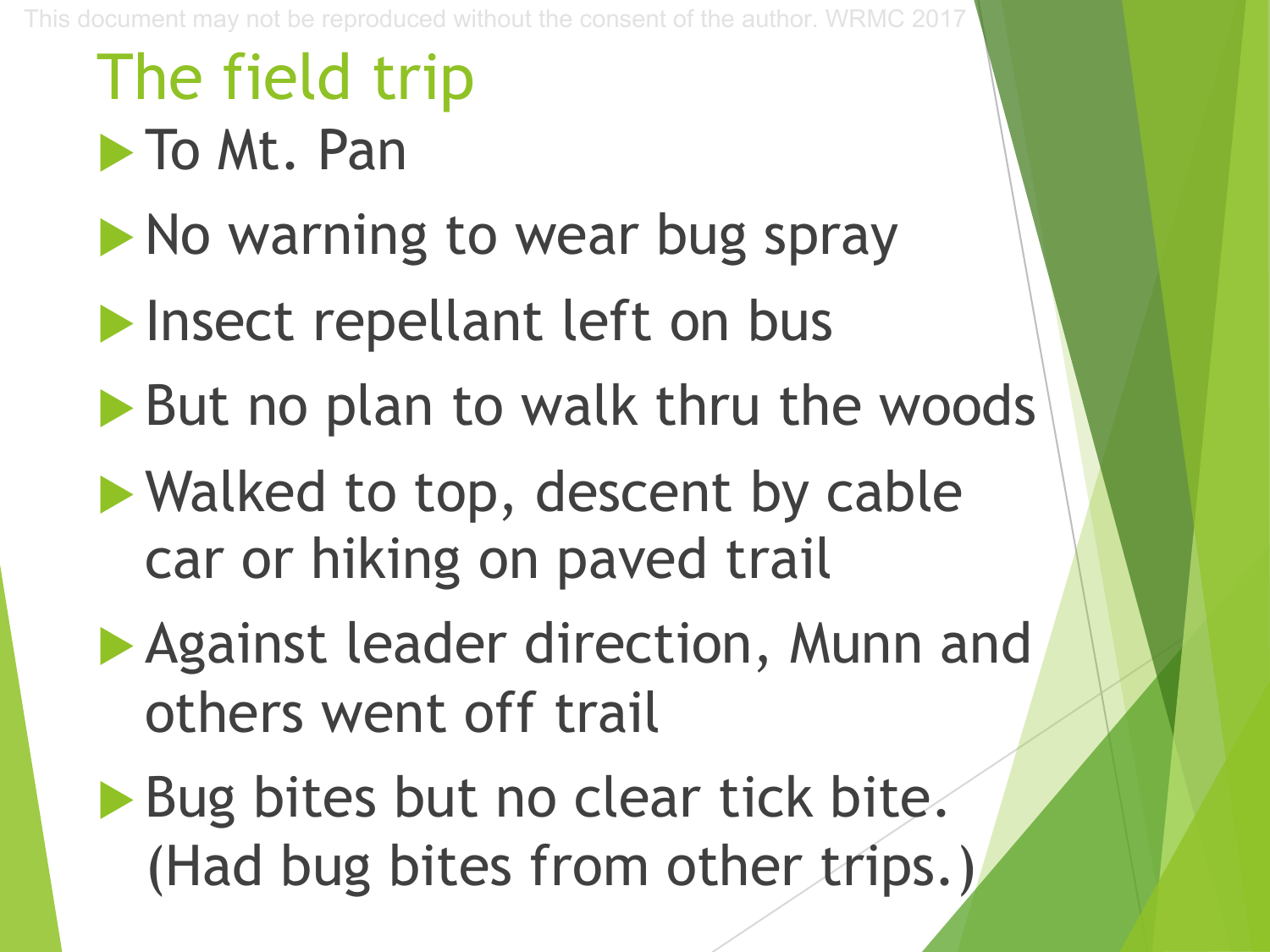## Cara's medical condition

- $\blacktriangleright$  10 days later felt ill
- $\blacktriangleright$  Flu-like symptoms
- **Condition deteriorated**
- $\blacktriangleright$  Taken to regional hospital
- Then airlifted to bigger hospital
- Parents arrived
- Transported to New York hospital
- Diagnosis
	- ▶ CDC "probable" TBE (one year later)
	- **First American traveler ever to get TBE in** China
	- ▶ CDC Advisory about TBE in China (two months after trip?)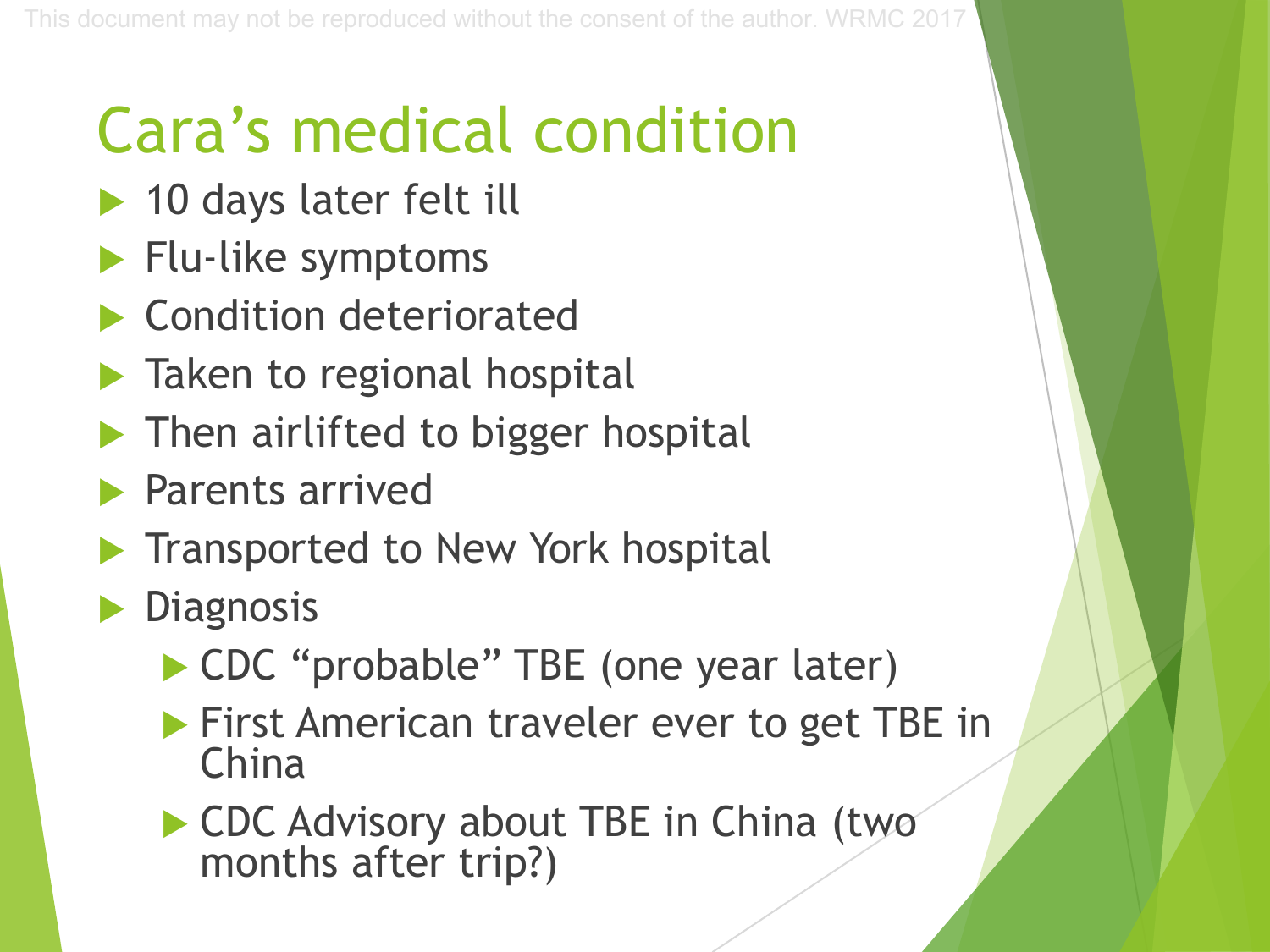## Cara's current condition

- Lost ability to speak: uses a translation device
- Loss of control of face
- Some cognitive defects
- $\blacktriangleright$  Graduated from highly ranked college
- **Participates in sports (skiing, tennis,** bike riding)
- $\blacktriangleright$  International travel and journalism
- **Works as marketing research intern NY**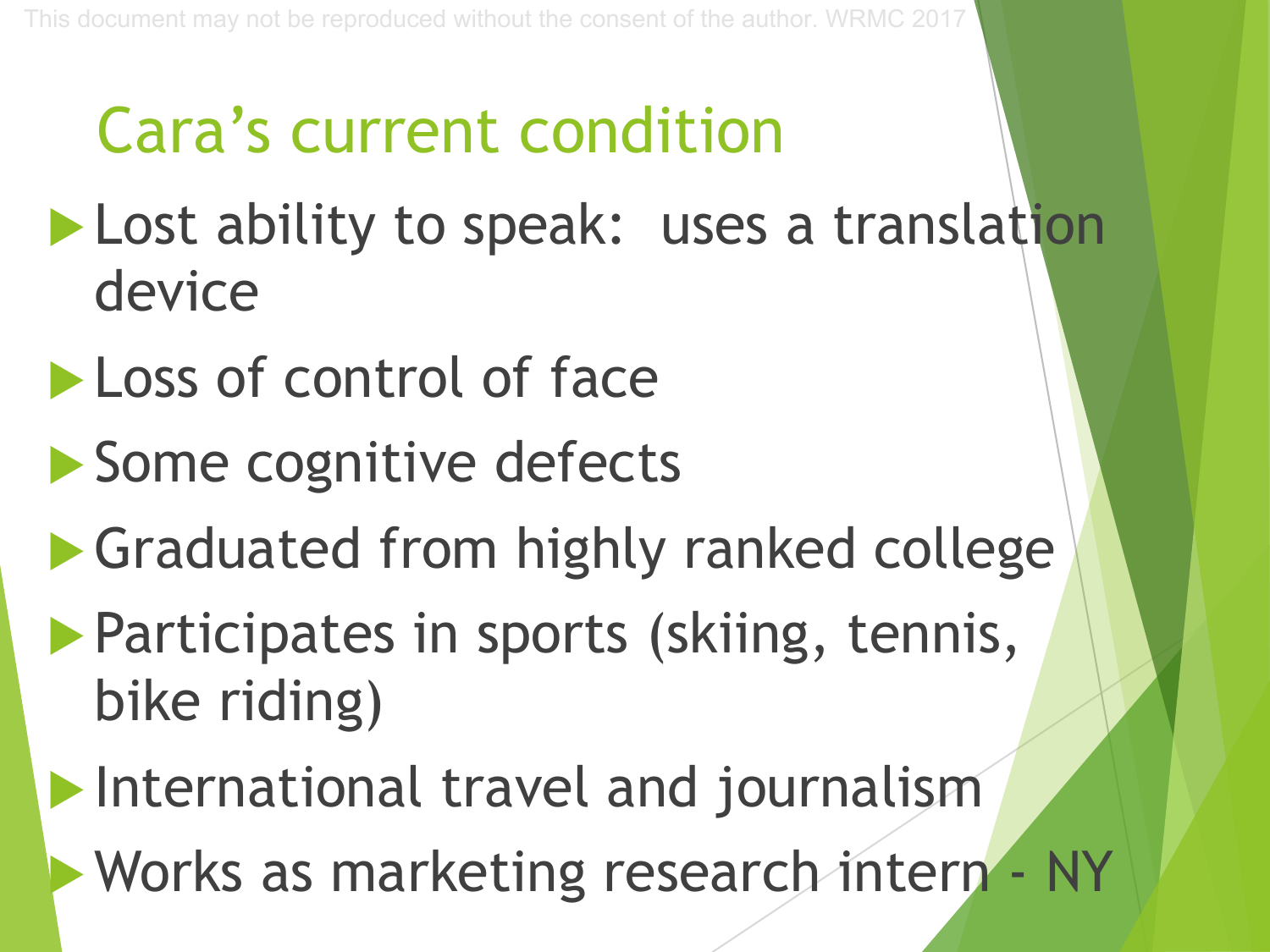## The lawsuit

- $\blacktriangleright$  Filed in federal court in Connecticut
- $\blacktriangleright$  Federal court is using Connecticut state law
- $\blacktriangleright$  Allegations
	- **Failure to warn**
	- $\blacktriangleright$  Failure to protect
- $\blacktriangleright$  Initial demand was \$13 $m$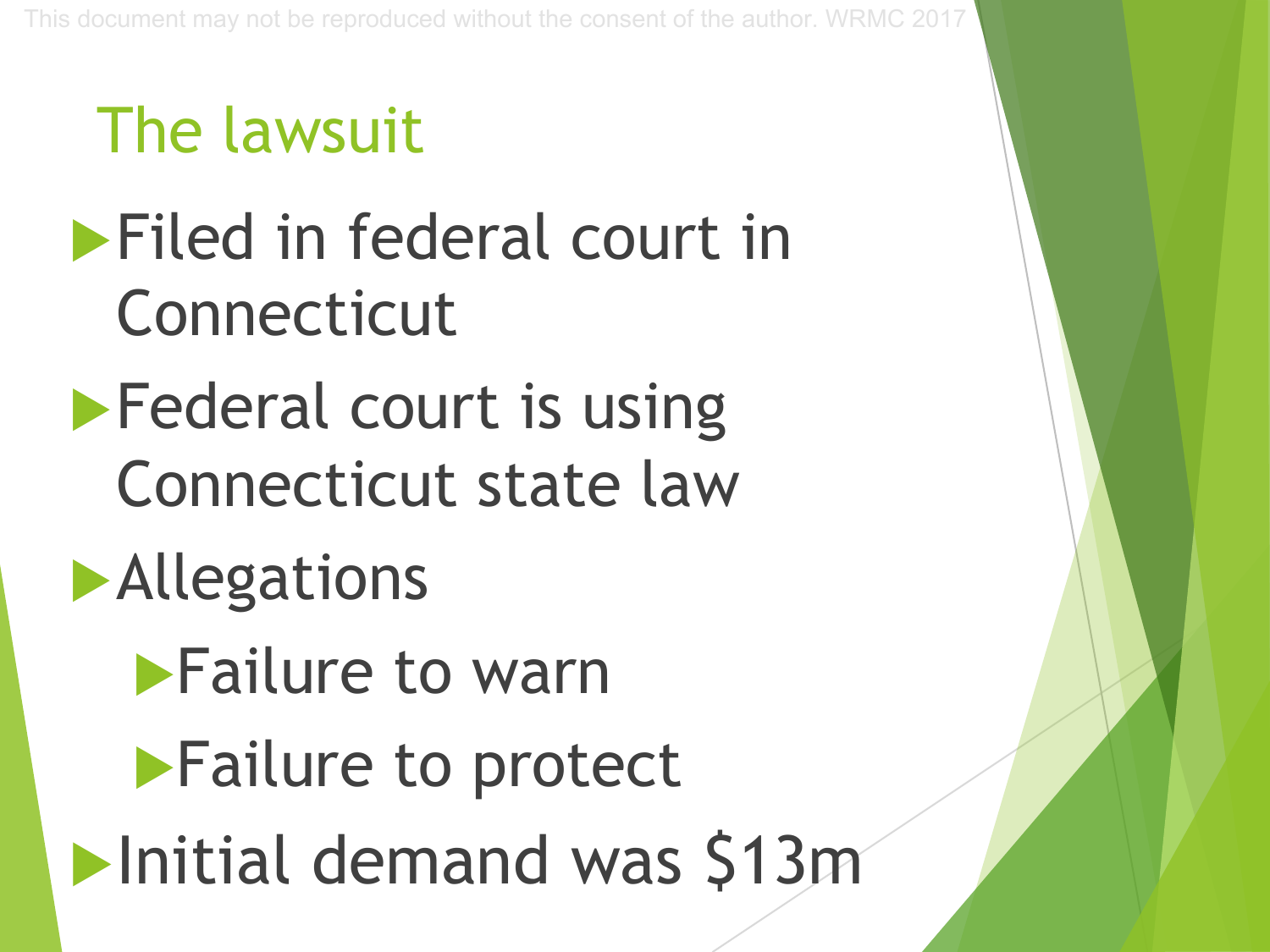## Court invalidates release form

- $\blacktriangleright$  Ambiguous
- $\blacktriangleright$  Violated public policy
- School's response:
	- $\blacktriangleright$  Not a commercial operation
	- $\blacktriangleright$  Form did not completely absolve the school of responsibility
	- Will discourage educational trips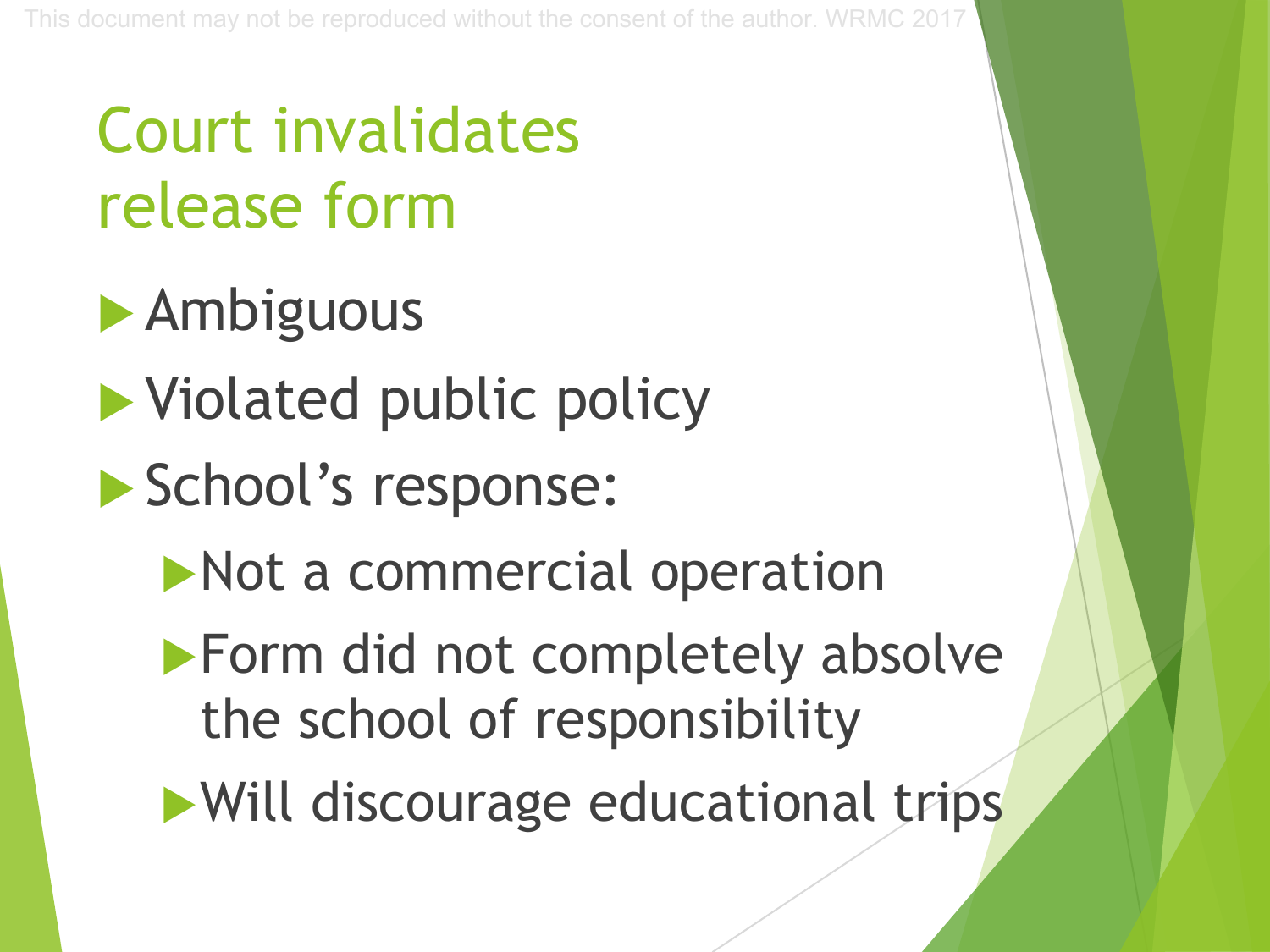#### Cara Munn:

"To all who plan on traveling to Mount Pan, I would highly recommend wearing longsleeved clothing and pants with DEET on them….DO NOT under any circumstances go to Mount Pan and wear shorts and a tank top (as I stupidly did--) without wearing insect spray (as I also stupidly did)."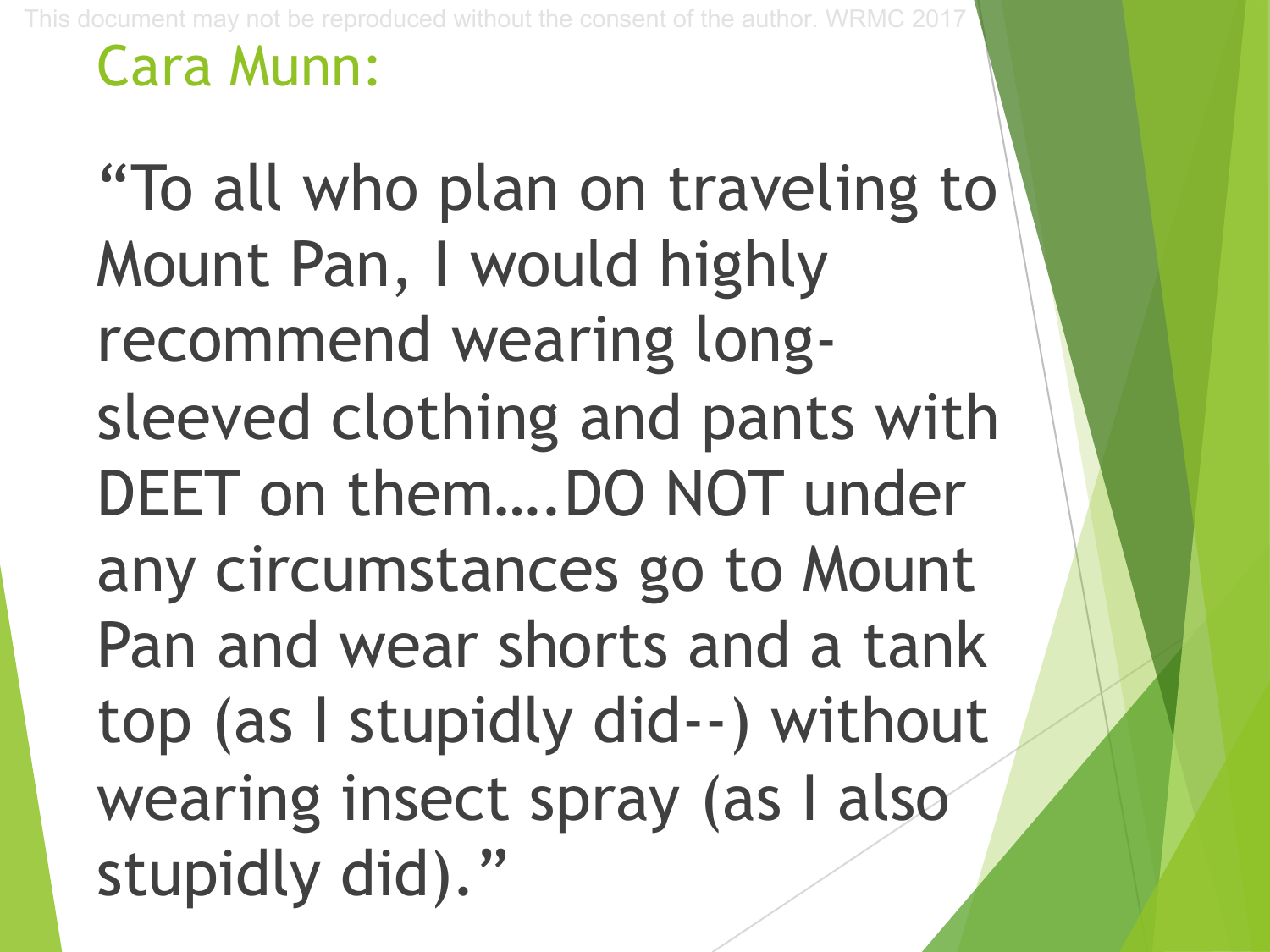## Lawsuit progression

- Discovery
- $\blacktriangleright$  Jury trial (March 2013)
	- Excluded school's expert witness
- $\blacktriangleright$  Verdict: school had duty to warn and "to ensure" she used "protective measures"
- $\blacktriangleright$  Jury awards \$41.75 m
	- $\triangleright$  \$10.25m in past and future medical damages
	- $\triangleright$  \$31.5m in pain and suffering
- $\triangleright$  Motion after trial to set aside verdict or for new trial
	- **Numerous legal grounds**
	- $\blacktriangleright$  Excessive amount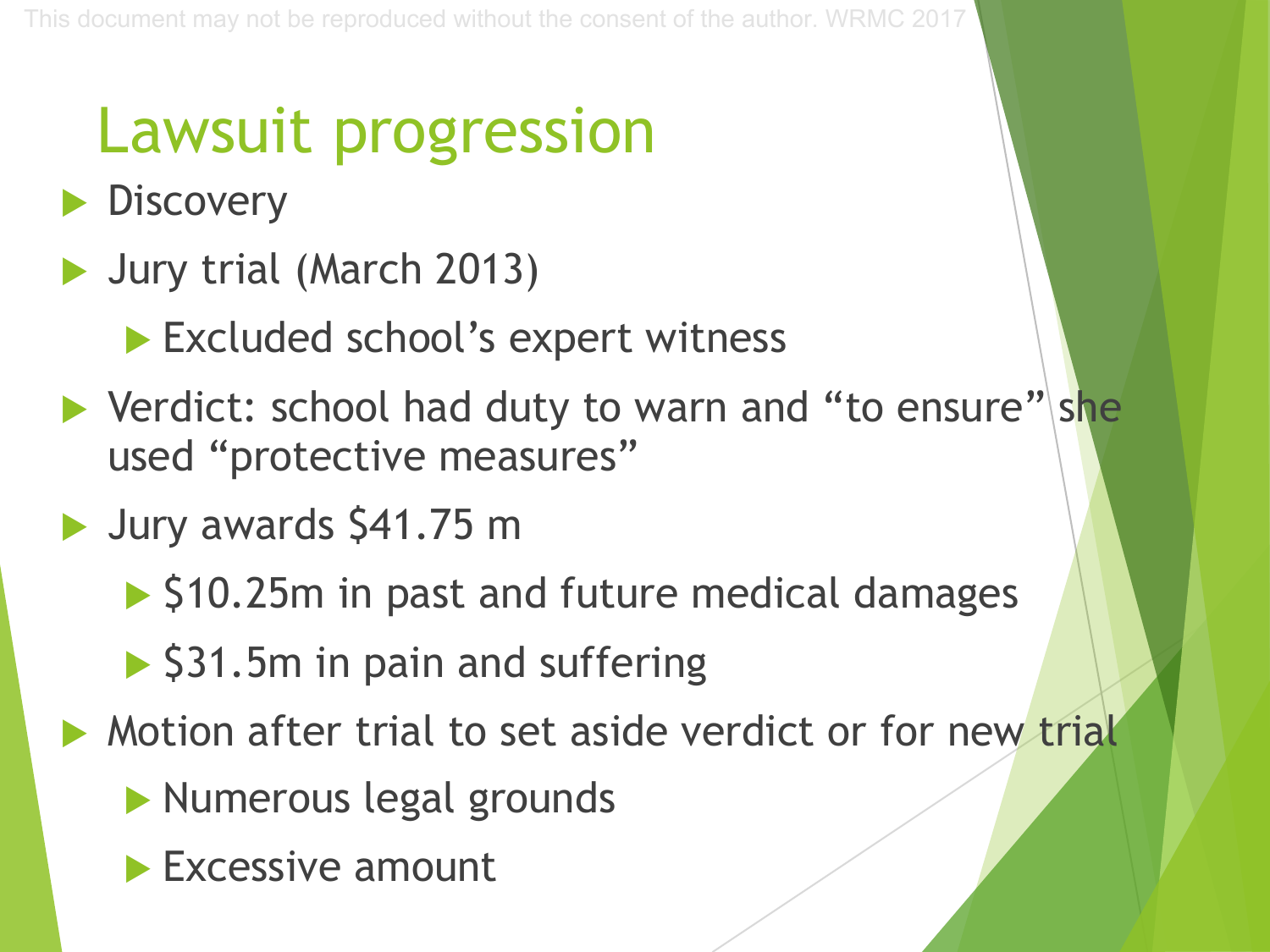This document may not be reproduced without the consent of the author. WRMC 2017<br> **Trial COUrt's Opinion (June** 2014)

 $\triangleright$  85-page opinion, issued over a year after trial

- $\blacktriangleright$  Strong opinion by judge about responsibility of school
- Duty to warn
	- $\blacktriangleright$  Not based on foreseeability
	- $\triangleright$  Decide based on severity of harm
	- $\blacktriangleright$  So even if improbable, must warn

Duty to protect

- $\blacktriangleright$  Not enough to advise, must protect
- $\blacktriangleright$  Akin to strict liability
- $\blacktriangleright$  Found Munn was not negligent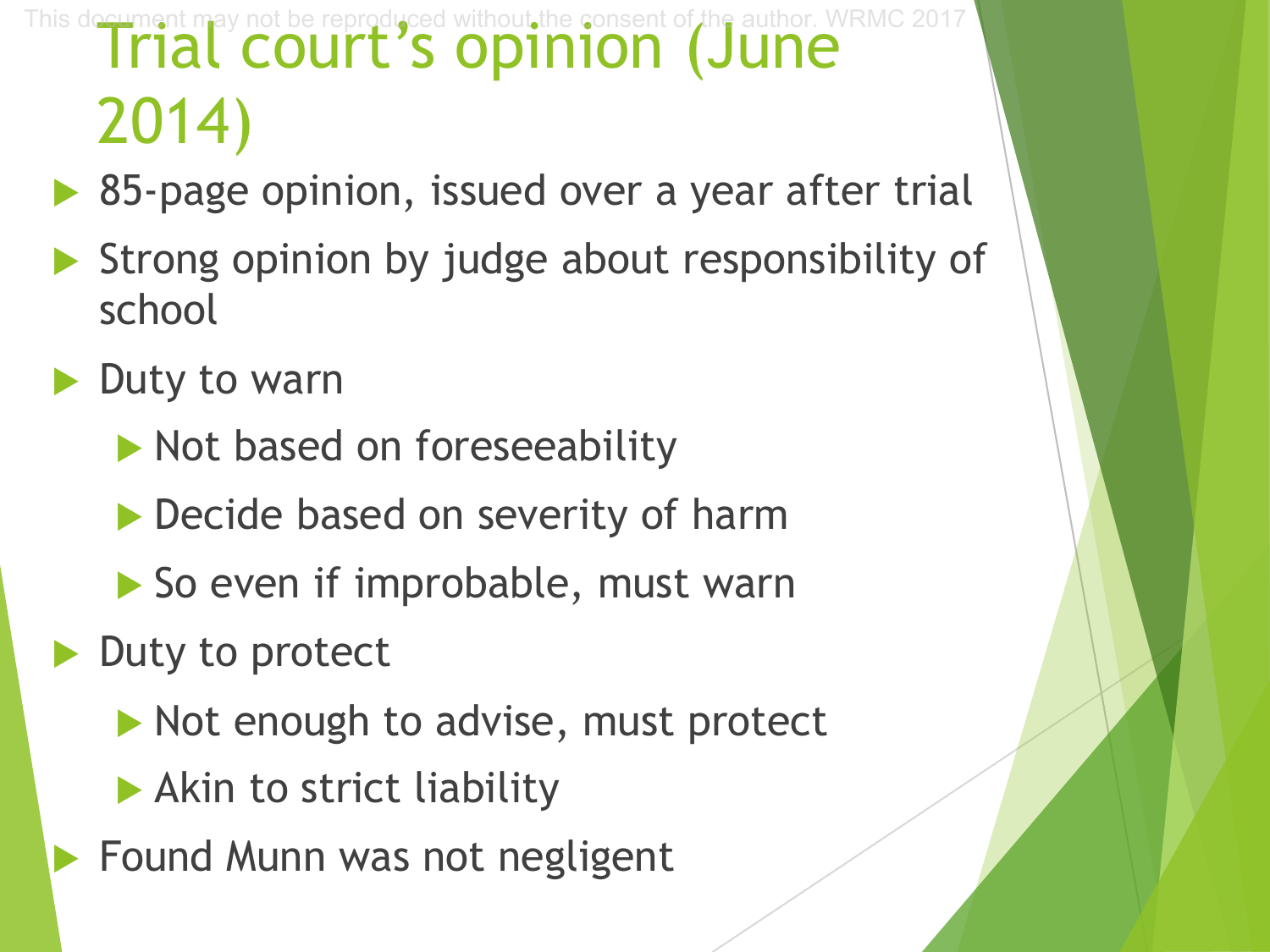### "Perfect Storm"

- $\blacktriangleright$  Connecticut law
	- **Rarely (if ever) enforces Release**
	- **Enforces Parental Immunity**
	- $\blacktriangleright$  No cap on non-economic damages
- $\blacktriangleright$  Court holdings:
	- $\blacktriangleright$  No contributory negligence by Cara **Munn**
	- Struck Hotchkiss expert on duty/foreseeability
	- Post trip CDC reports used to support Hotchkiss's pre-trip knowledge of TBE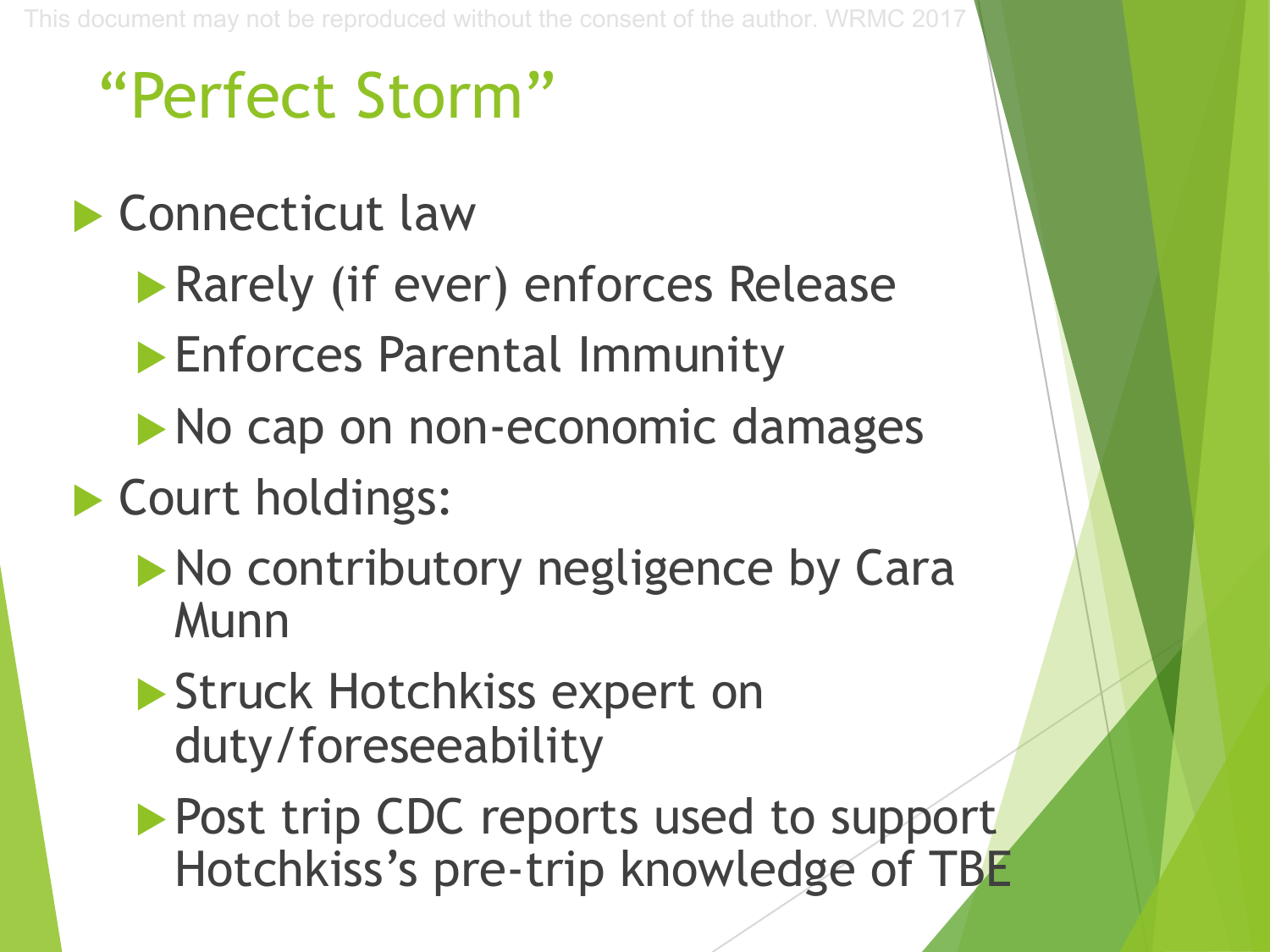## Appeal and amicus briefs

- Hotchkiss' brief
- $\blacktriangleright$  40 Amici
- $\blacktriangleright$  Three amicus briefs
	- ▶ Outdoor Industry
	- $\blacktriangleright$  National Association of Independent Schools (NAIS) and 28 others (1600 schools)
	- $\blacktriangleright$  The Association of Boarding Schools (TABS) and Montessori Teachers' Assoc. (287 schools)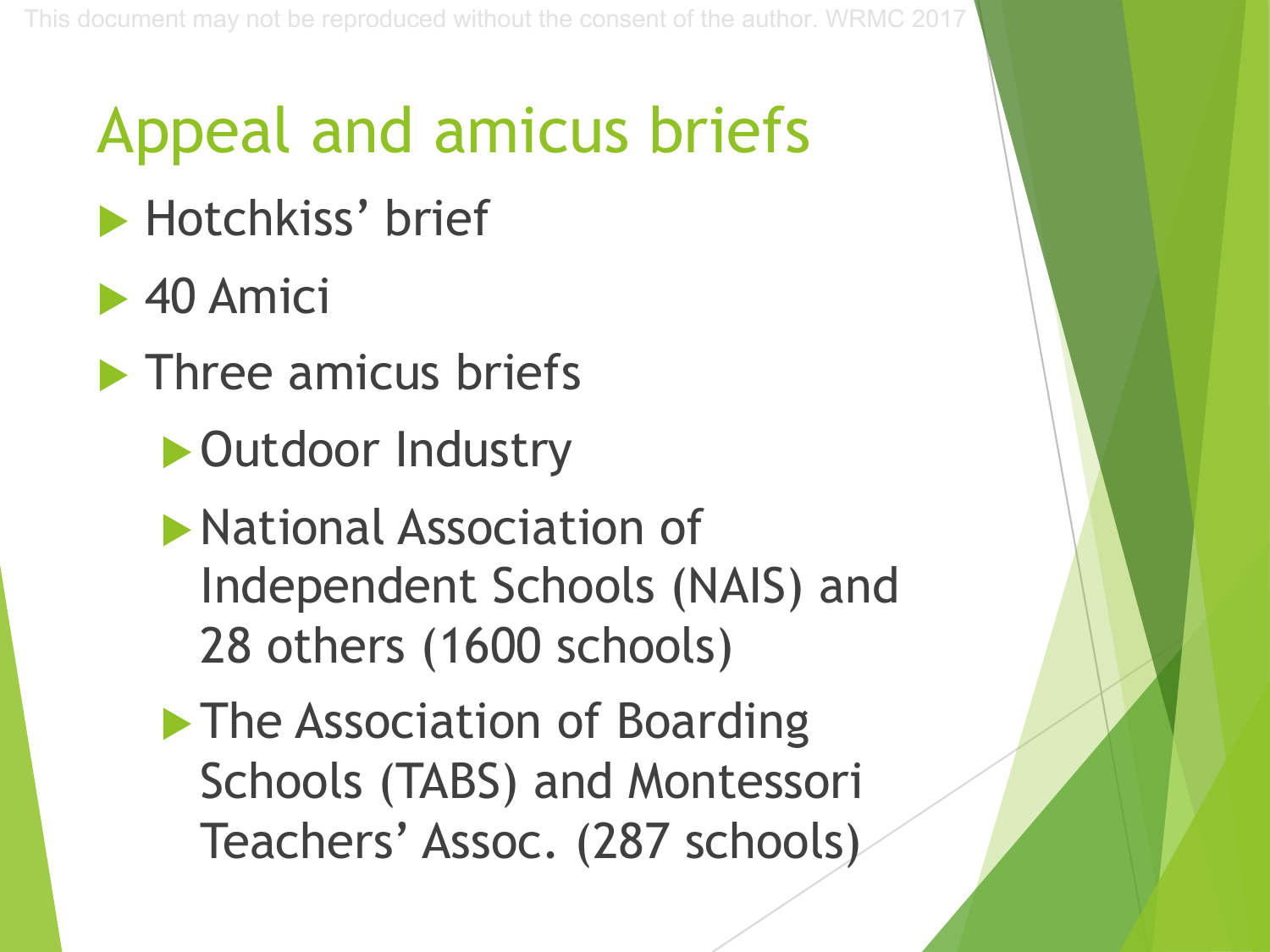## Hotchkiss's arguments

- $\blacktriangleright$  Release was enforceable
- No proof Munn contracted TBE on Mt. Pan
- $\triangleright$  Contracting TBE on Mt. Pan was not reasonably foreseeable
- $\triangleright$  School did not have duty to warn or protect her in that circumstance
- $\blacktriangleright$  Hotchkiss's expert improperly excluded and CDC website evidence misconstrued; plaintiff's expert allowed - no secondary school expertise
	- Improperly advised jury that gravity of the harm affected whether harm is foreseeable
		- Award of \$31,500,000 in noneconomic damages was excessive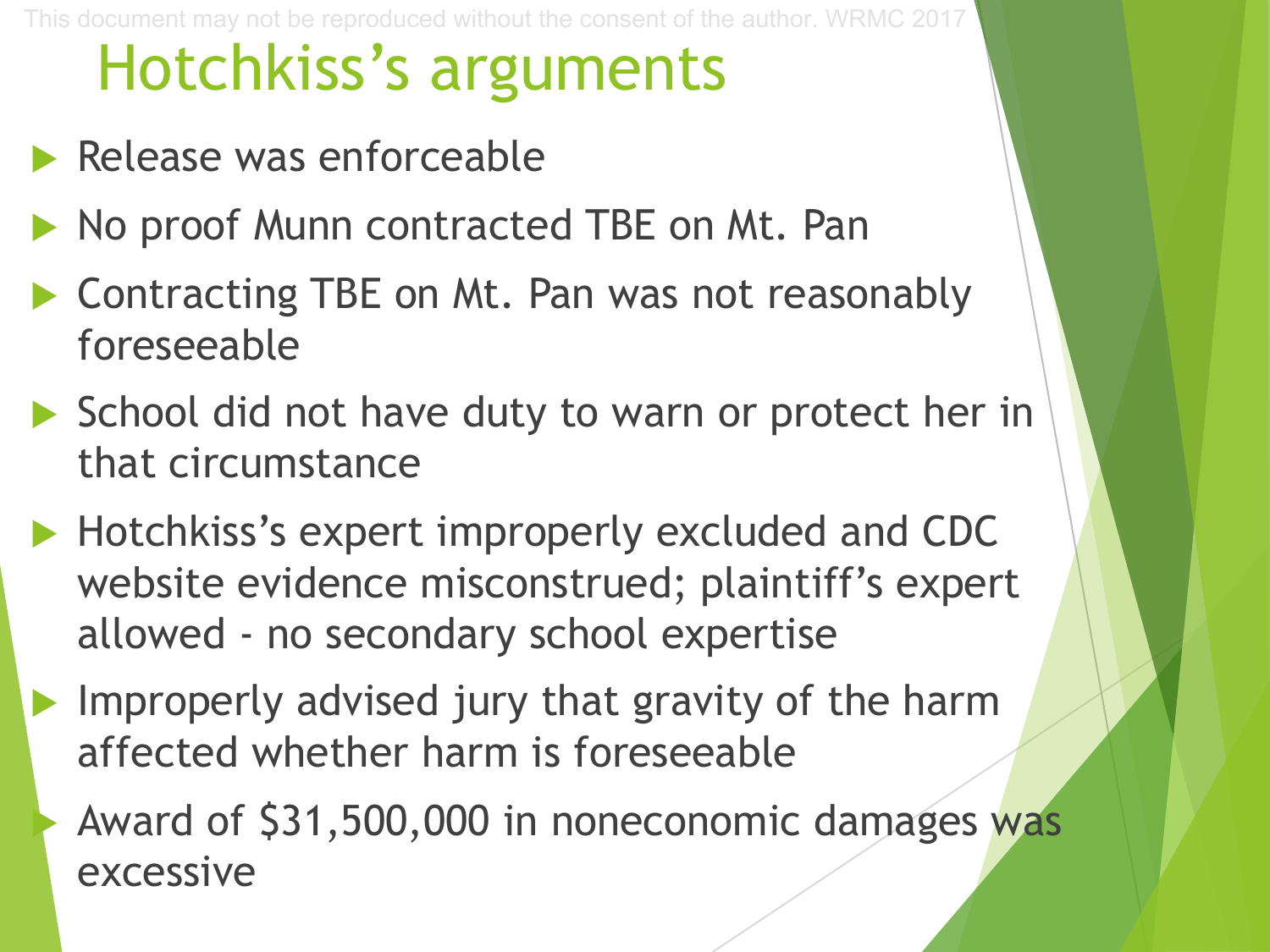## Outdoor industry amici

- $\blacktriangleright$  NOLS
- **Dutward Bound**
- $\blacktriangleright$  SCA
- **American Camp Association**
- **NYMCA Camp Mohawk**
- $\blacktriangleright$  Broadreach
- Ecology Project International
- No Barriers, USA
- $\blacktriangleright$  Where There Be Dragons
- ▶ World Leadership School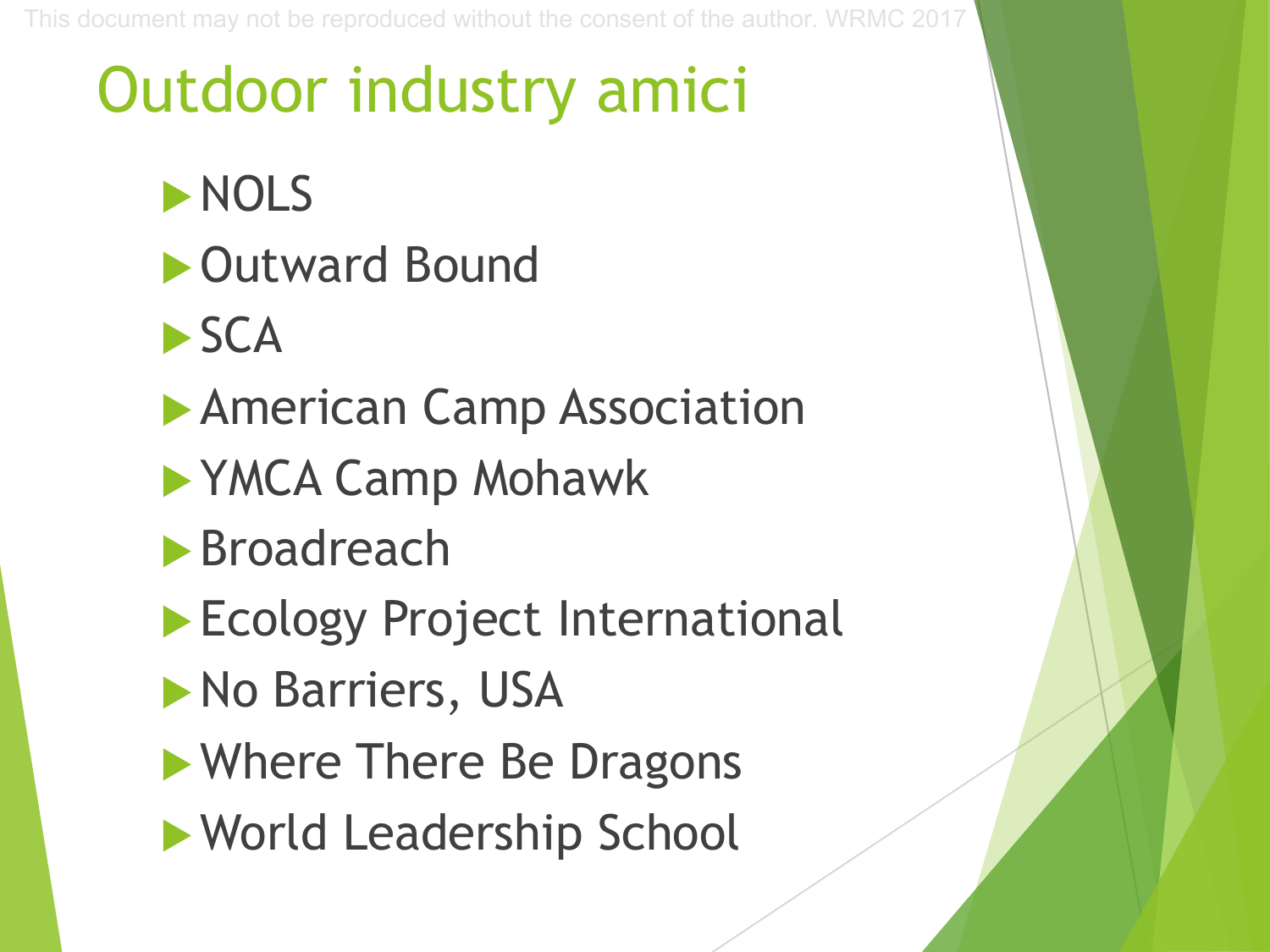## Arguments in outdoor industry amicus brief

- $\blacktriangleright$  Children should go outside
- Assume inherent risks; no duty re: obvious risks
- Duty owed to child depends on age
- $\blacktriangleright$  No duty to warn of remote risks
- $\blacktriangleright$  No duty to ensure child's safety
- $\blacktriangleright$  Excessive warning are not helpful
- $\blacktriangleright$  Will encourage litigation
- $\blacktriangleright$  Cost and availability of insurance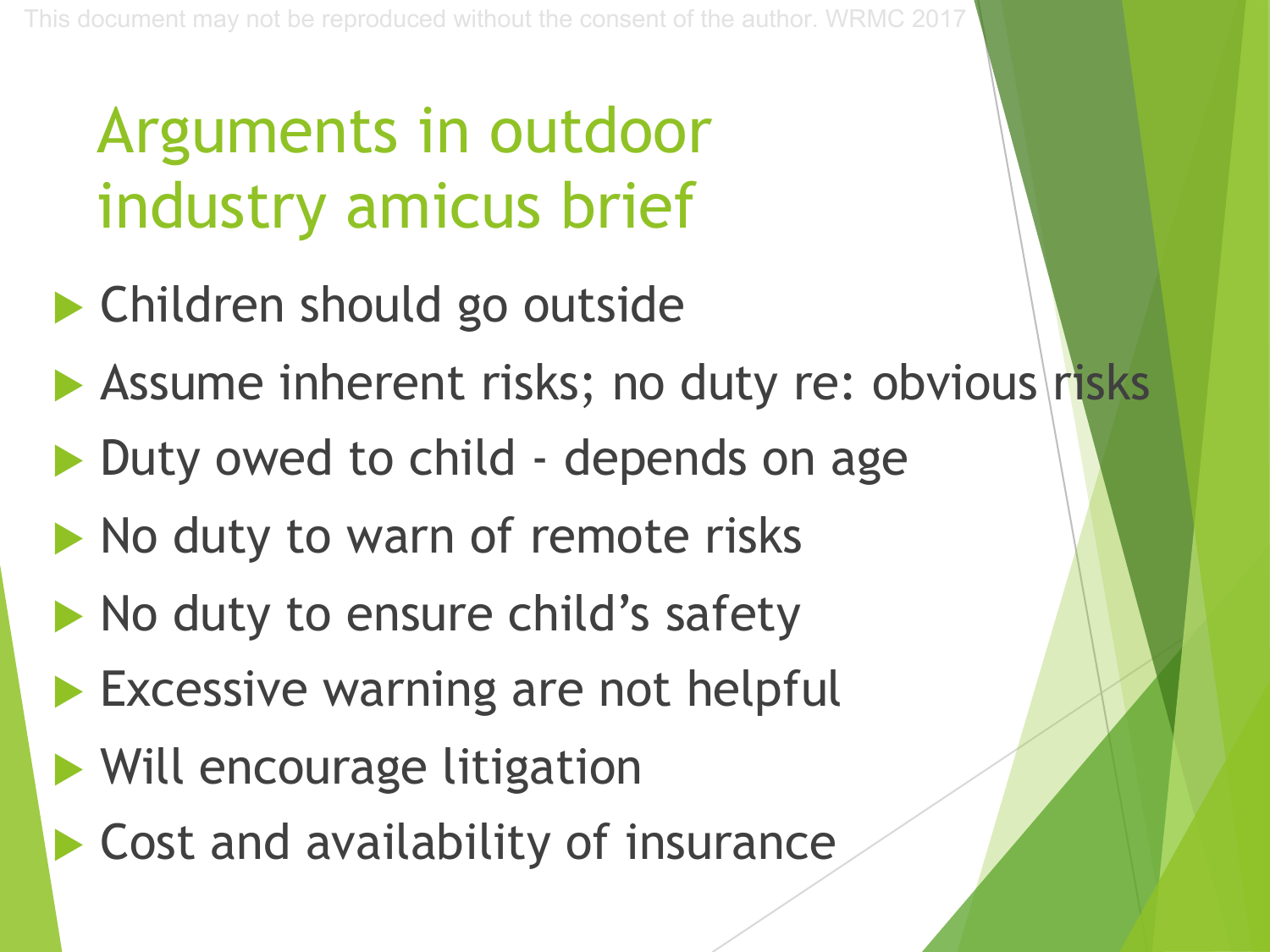### Arguments other amicus briefs

- $\blacktriangleright$  Most parents in US let kids outside without long pants/bug spray even though Lyme and other serious insect borne diseases present.
- $\triangleright$  CT case parent found negligent for keeping child indoors bc of excessive fear of Lyme.
- Example: impact on NYC field trip to Central Park
	- Apply DEET, warn of falling air conditioners, metro doors closing on limbs, horse-drawn carriages, earthquakes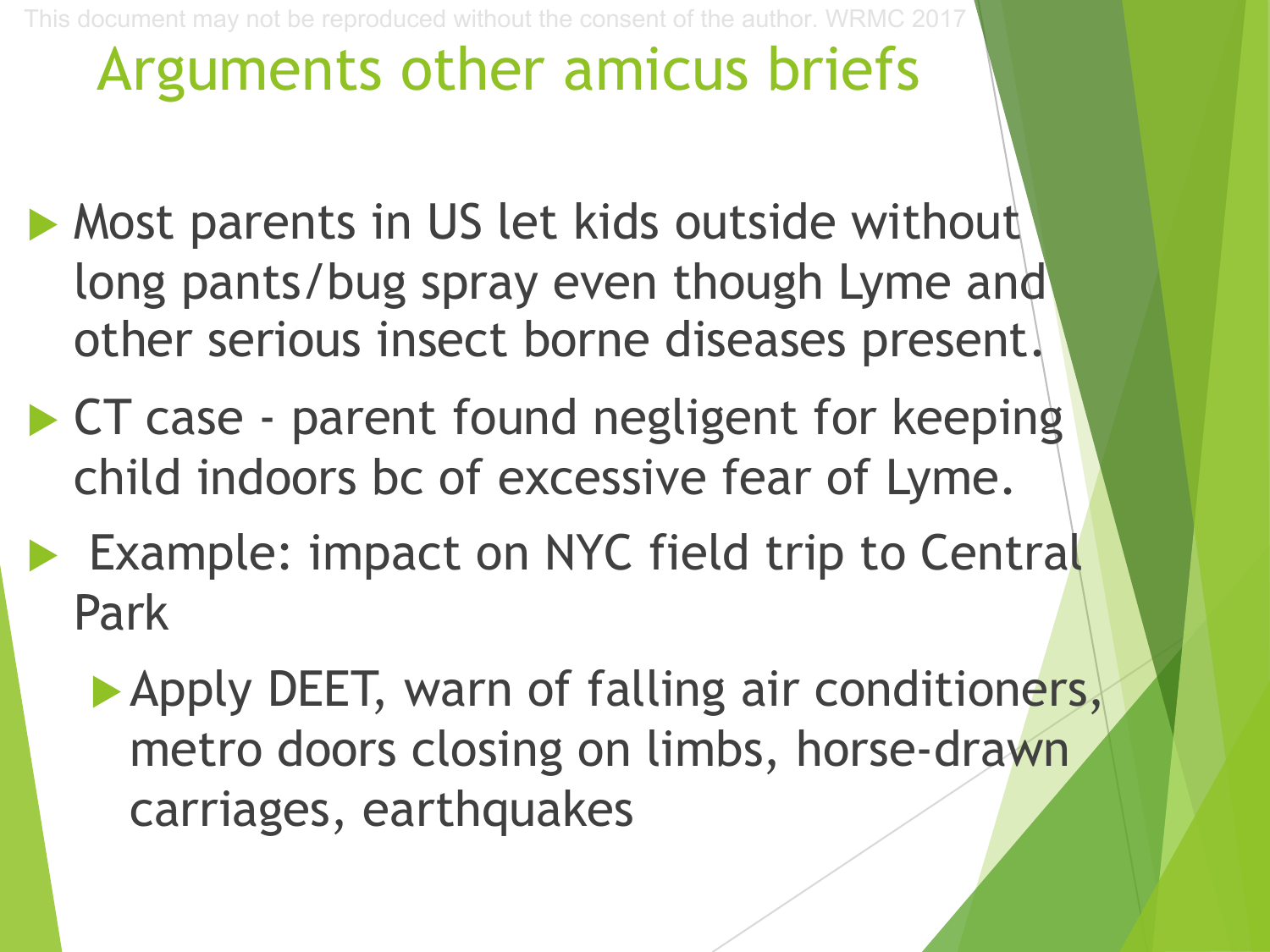## Decision from Second Circuit (August 2015)

- Agrees that injury was foreseeable, BUT states: "**Here, the risk of contracting TBE was undeniably remote…no one would have expected that Munn would contract TBE**."
- Connecticut construes foreseeability "broadly"
- $\blacktriangleright$  Not clear what CDC advisory was before trip, but denied intro of key pre-trip CDC report
- ▶ Certified two questions to CT Supreme Court before issue final ruling:
	- 1. Does public policy support imposing duty to warn about insect-borne diseases for trip abroad?
	- 2. Was the award of \$41.5 excessive?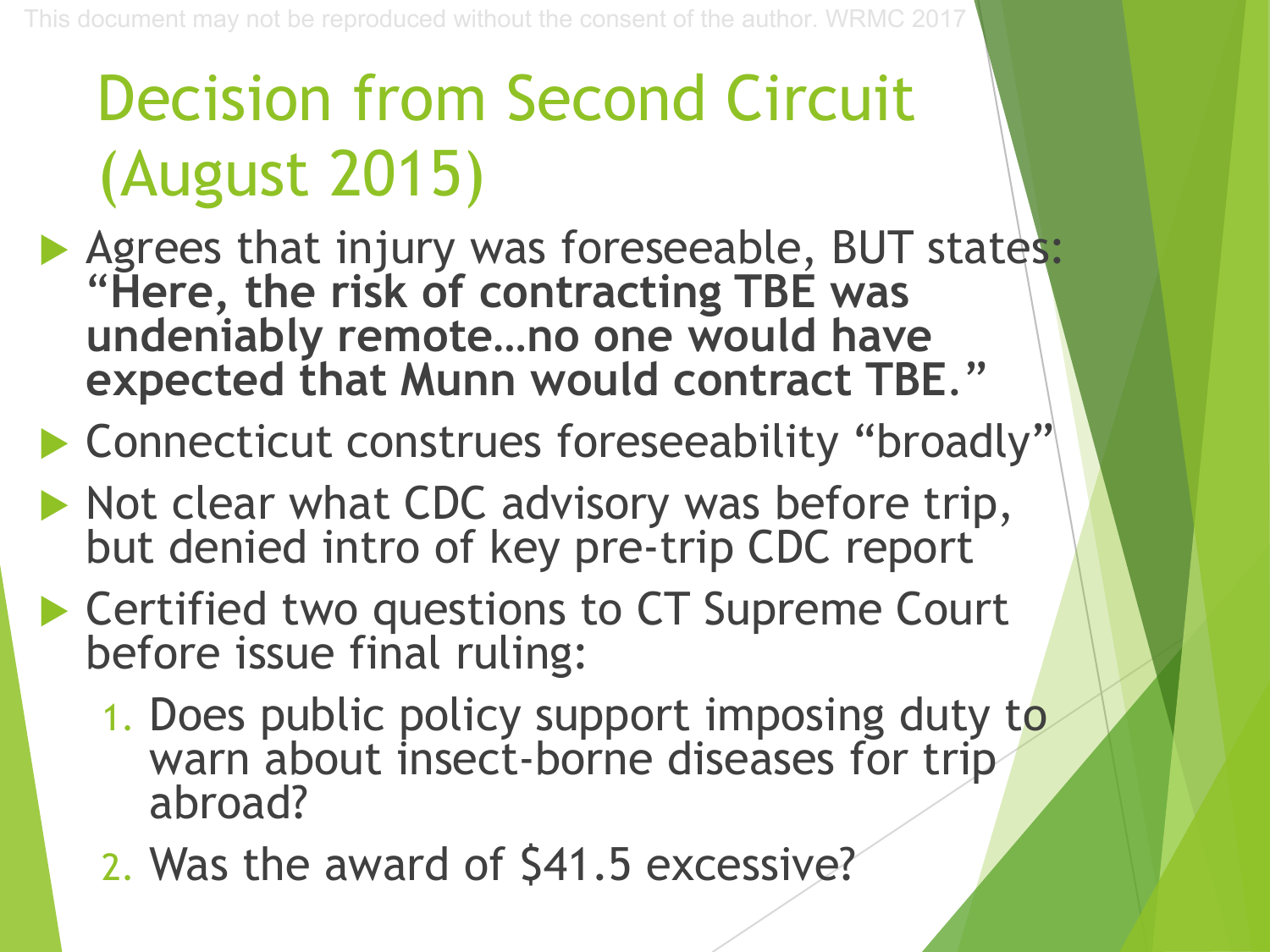## Connecticut Supreme Court (opinion 8/11/17)

#### Answered two questions:

Public policy does not prevent enforcement of duty in this case.

Uury verdict was not excessive.

**Example 10 Yundoo Strategoes To Key Strategoes To Ariza** duty/foreseeability, not public policy. Court cannot consider.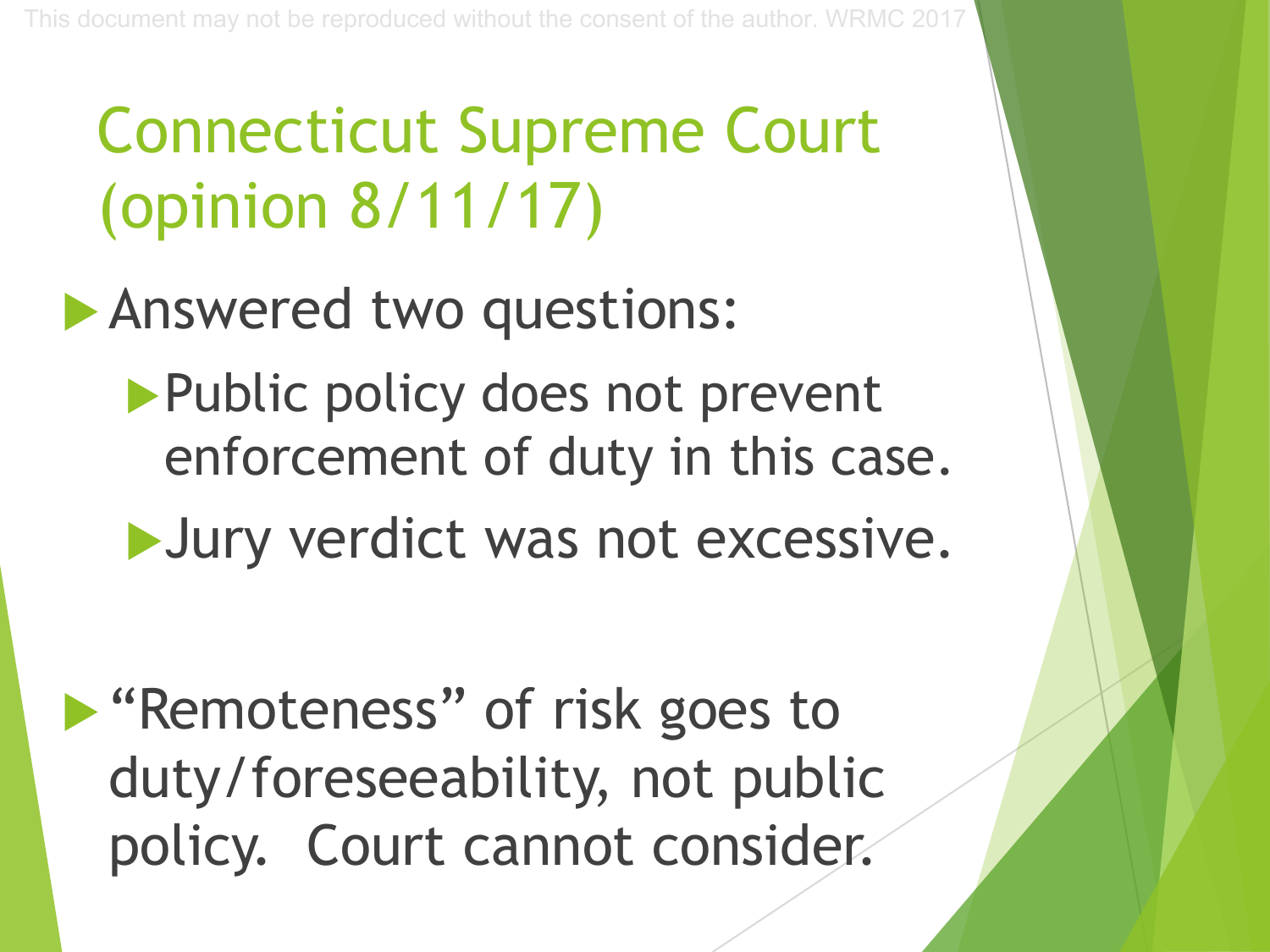## Espinosa Concurring Opinion

- Did the Second Circuit get it wrong?
- **Justice Espinosa thinks so and she did** her homework!

**Reviewed excluded CDC record pre**during-post trip – scolded court for failing to consider!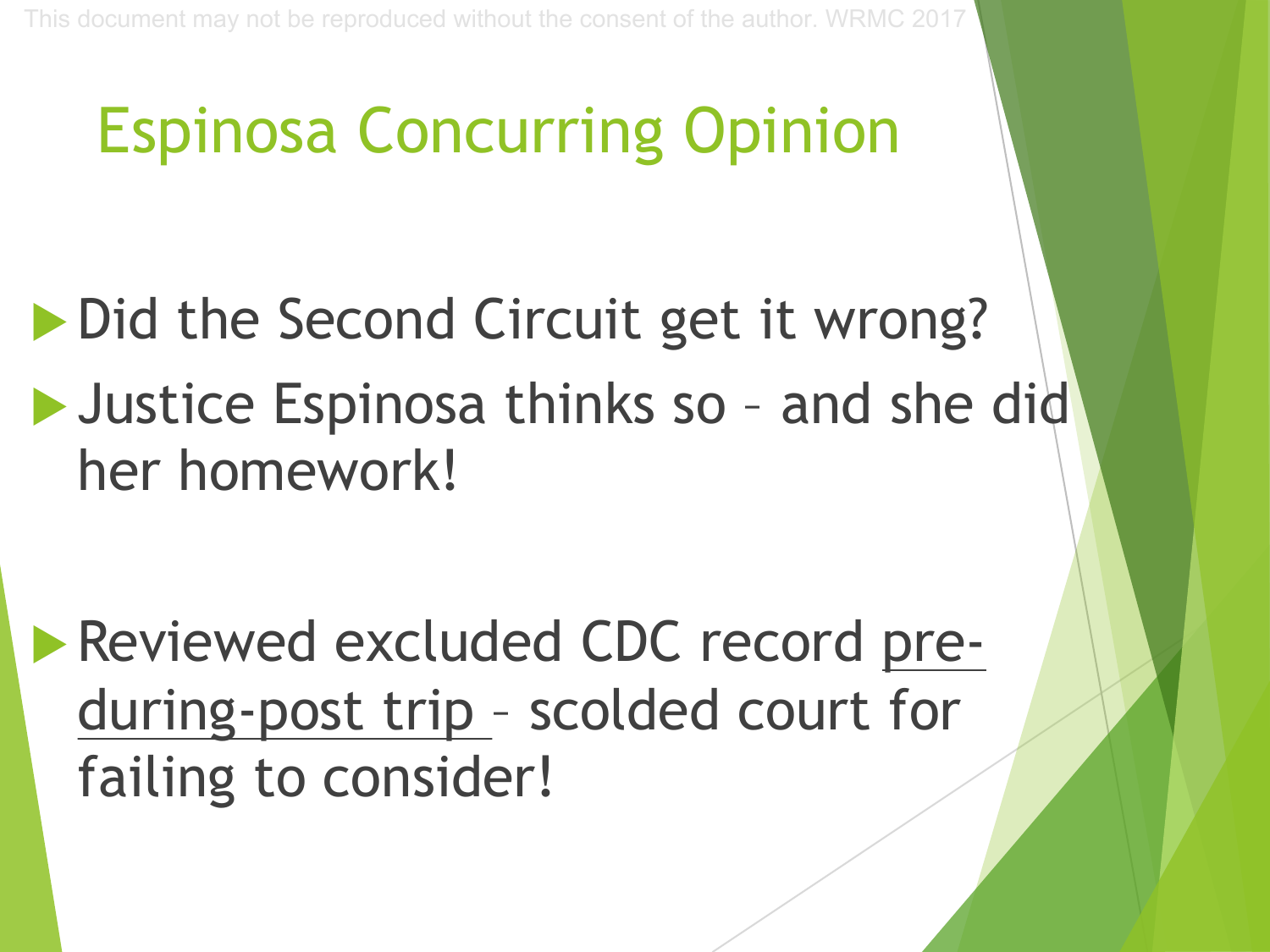## Espinosa

#### $\blacktriangleright$  Surprising, blunt, and helpful

#### u **Advocating for the 2nd Circuit to**:

- $\blacktriangleright$  reconsider whether evidence sufficient to support verdict that Munn's injuries were foreseeable
- $\blacktriangleright$  find court's failure to take "judicial notice" of pre-trip CDC report or "way back machine" (reflecting no TBE in China) was error
- $\blacktriangleright$  set aside the jury verdict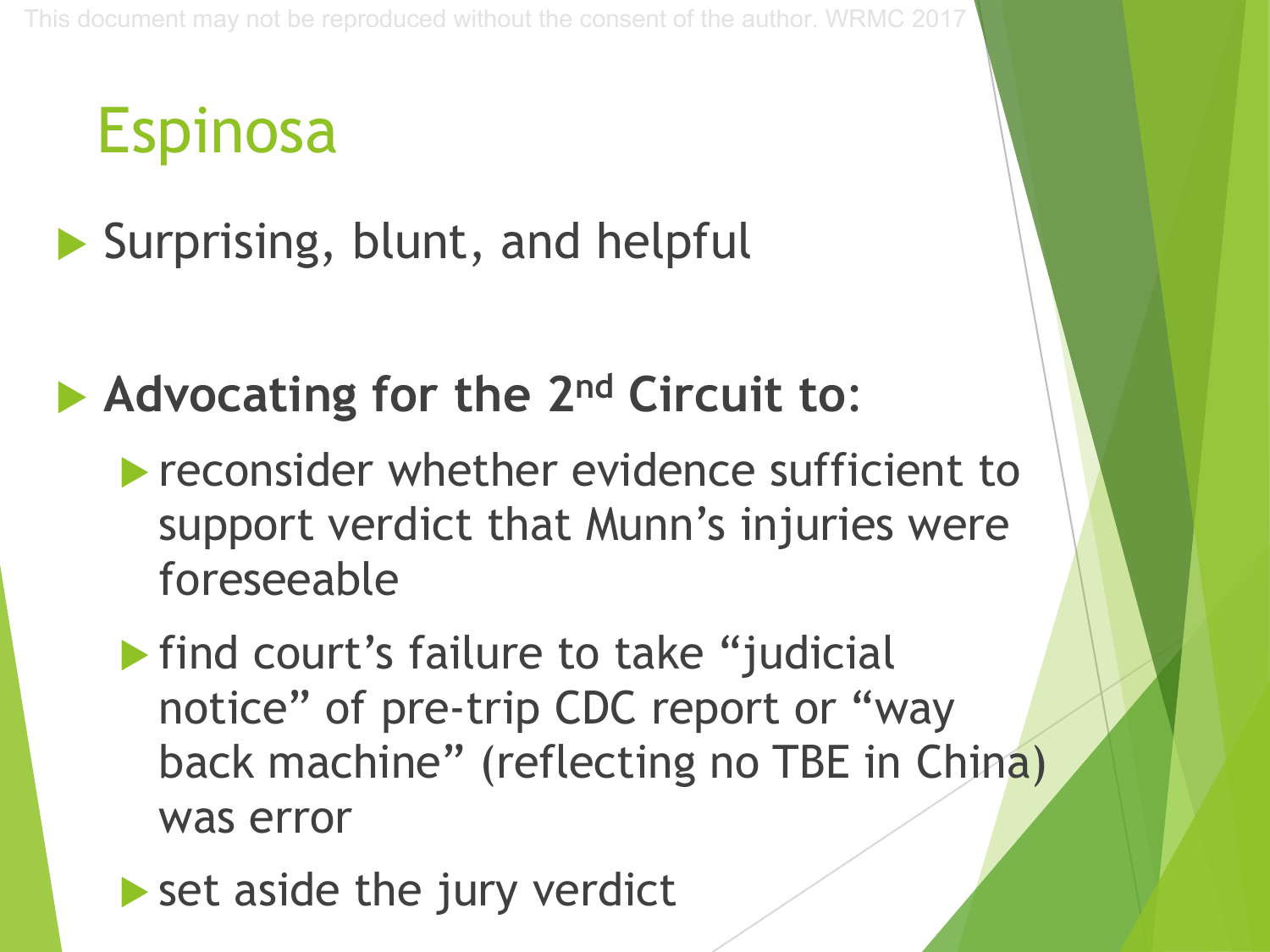#### Espinosa

- ▶ CDC: Risk of contracting TBE was miniscule ("lower even than her chance of being struck and killed by a meterorite"), so no reasonable basis for jury's finding.
- $\blacktriangleright$  "There simply was no basis...on which a jury reasonably could have concluded that it was *likely* or *probable* that the plaintiff would contract TBE"

**I** "Indeed, I am not aware of a single case in any jurisdiction in which a risk that was as quantifiably improbable as this was deemed to be reasonably foreseeable."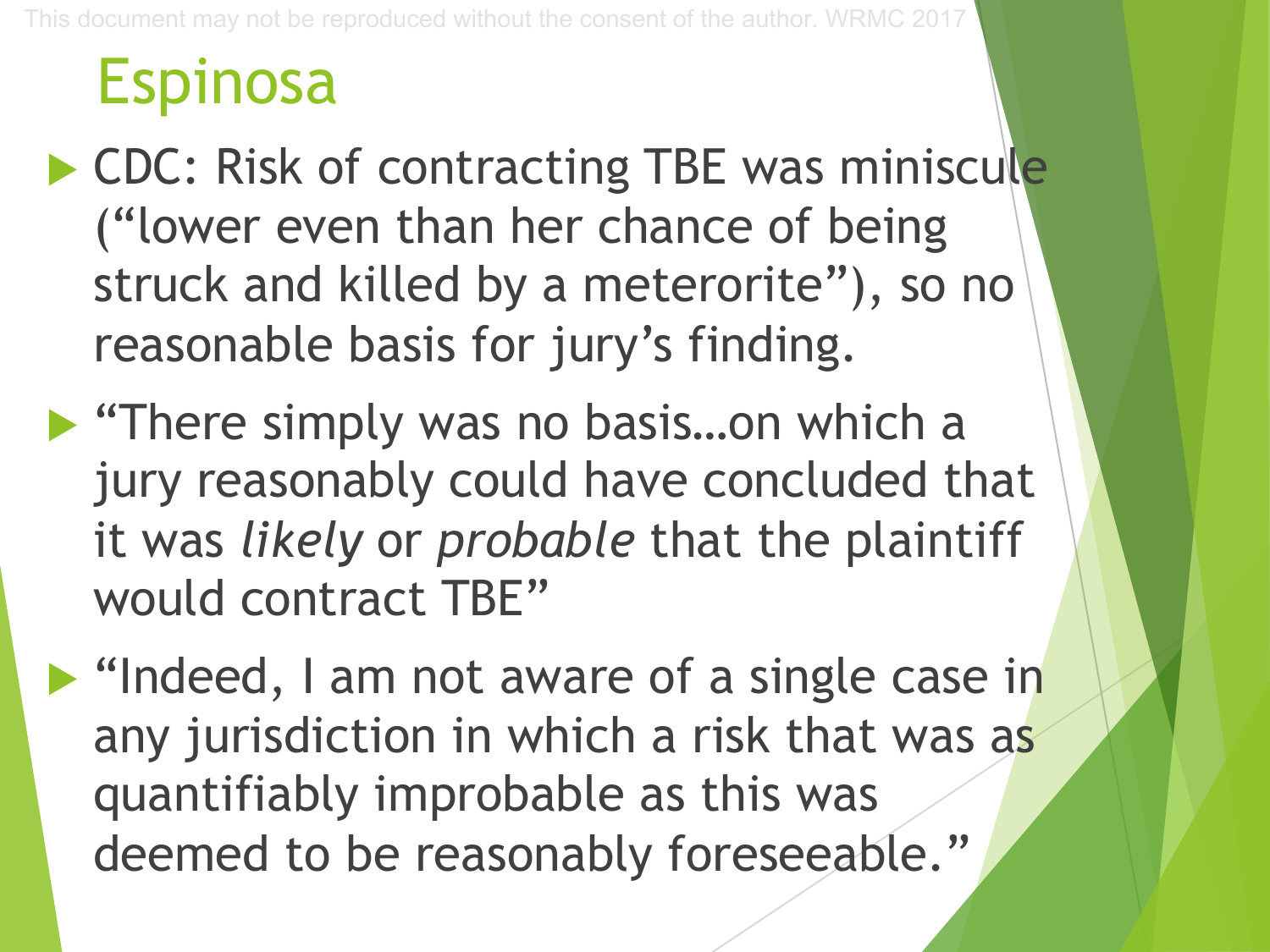#### Espinosa

- $\blacktriangleright$  It is a waste of time for schools and other organizations to warn of remote risks – teenagers will pay no attention.
- **Ensure' protective measures impossible.**
- $\blacktriangleright$  "It is difficult enough to get teenagers to wear long pants and long sleeved shirts in March or November, let alone in the heat of the summer. To force them to swap out their shorts and tank tops for jeans and turtlenecks, merely to protect against diseases that were virtually unknown at Mt. Pan and that no tourist had ever contracted, strikes me as both unreasonable and unrealistic."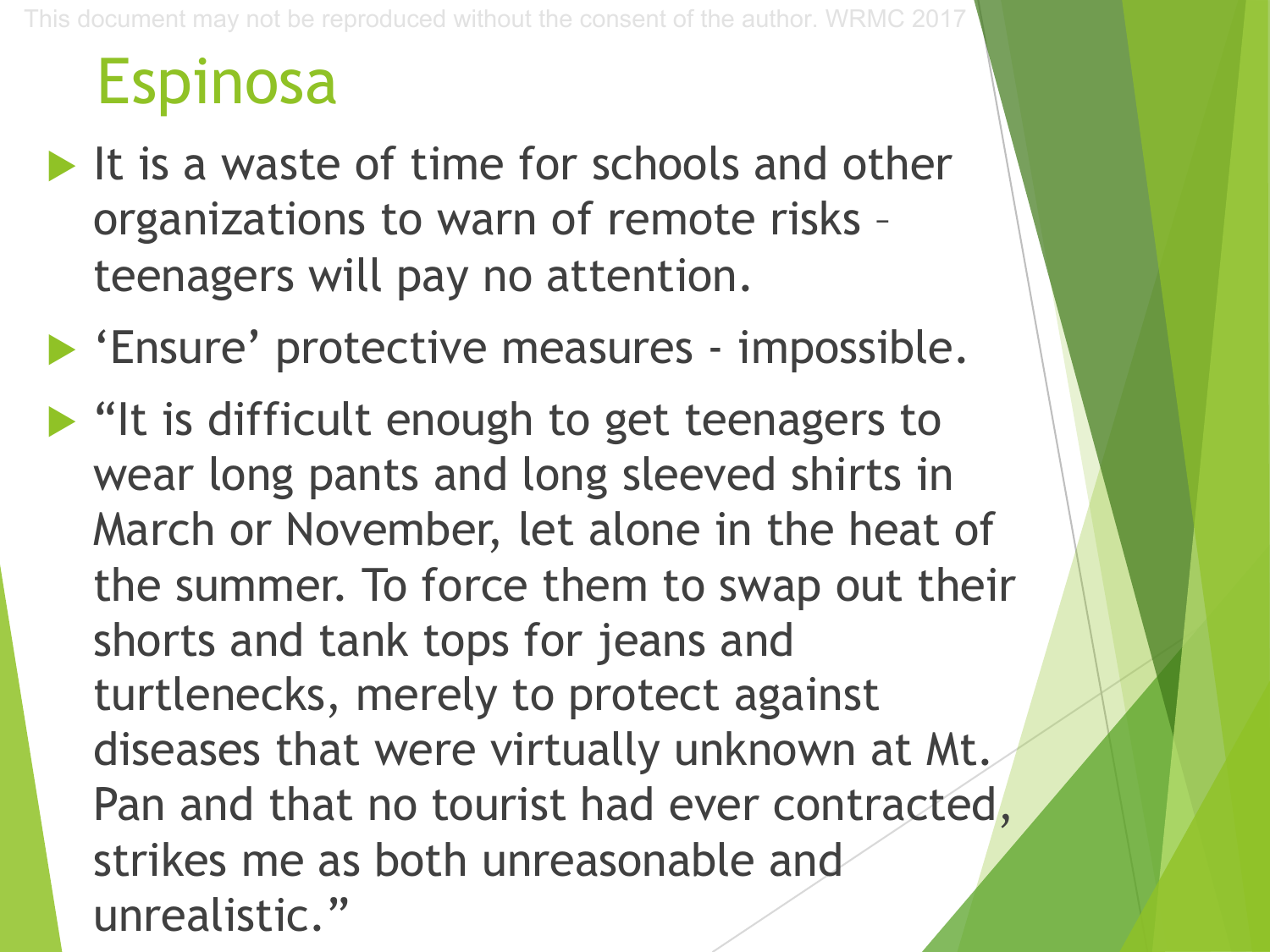Espinosa

- $\blacktriangleright$  There is value in getting kids outdoors – this ruling will have catastrophic results.
- $\blacktriangleright$  Notes the 3 Amici briefs!! The industry understands the magnitude of potential adverse impacts.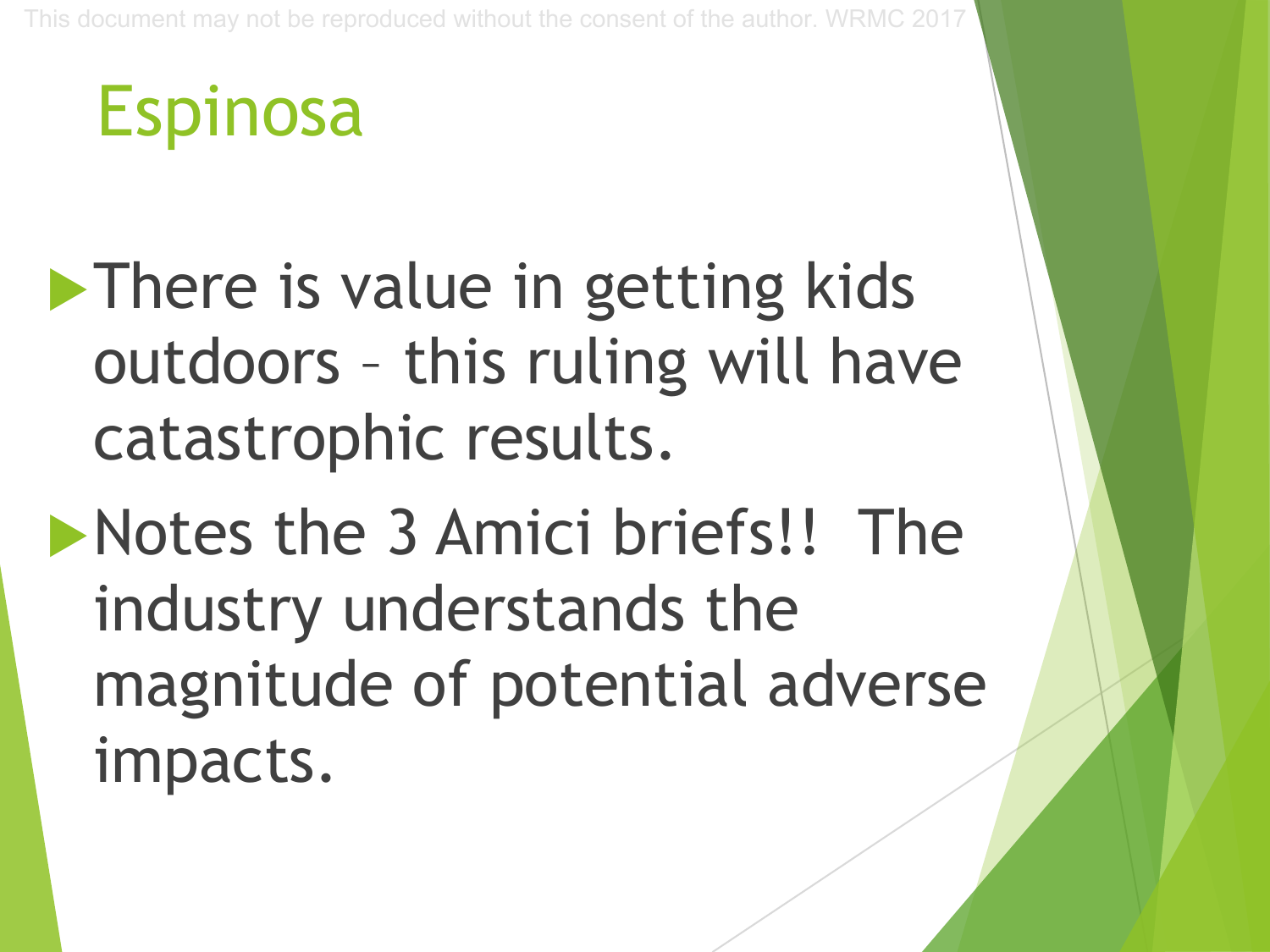## Next steps

Second Circuit will now return to review additional issues (evidence, jury finding, etc.) and render its final decision.

Briefing is complete.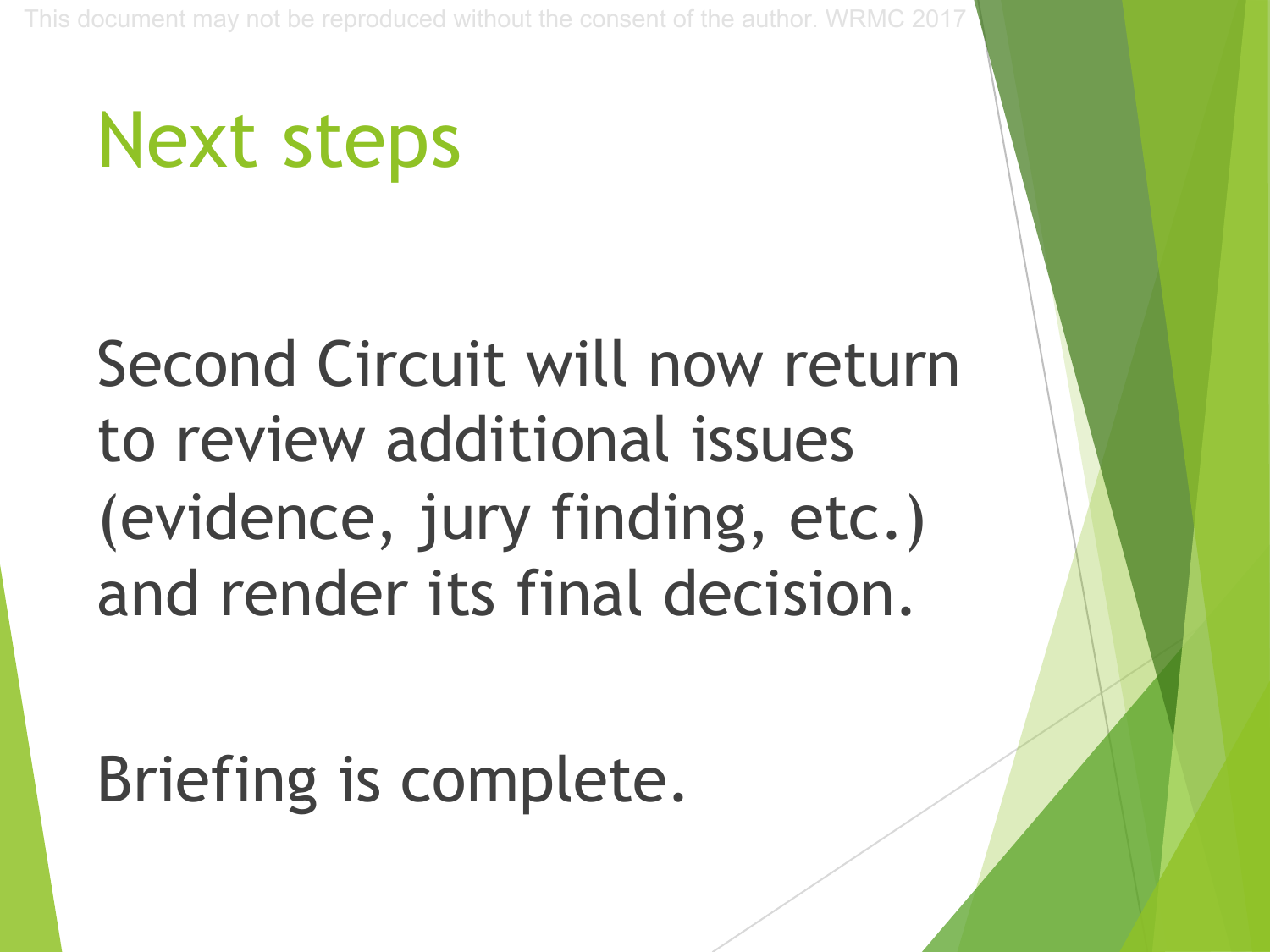## Possible rulings from Second Circuit

- How will Court react to Espinosa's road map? Could:
- $\blacktriangleright$  Rule Munn's injuries were unforeseeable and reverse the jury verdict, enter judgment for Hotchkiss
- $\blacktriangleright$  Find Hotchkiss expert testimony wrongly excluded and order a new trial on all issues
- $\blacktriangleright$  Affirm the jury verdict
- ▶ Could be appealed to U.S. Supreme Court but unlikely
	- Likely to be at least next year before a final resolution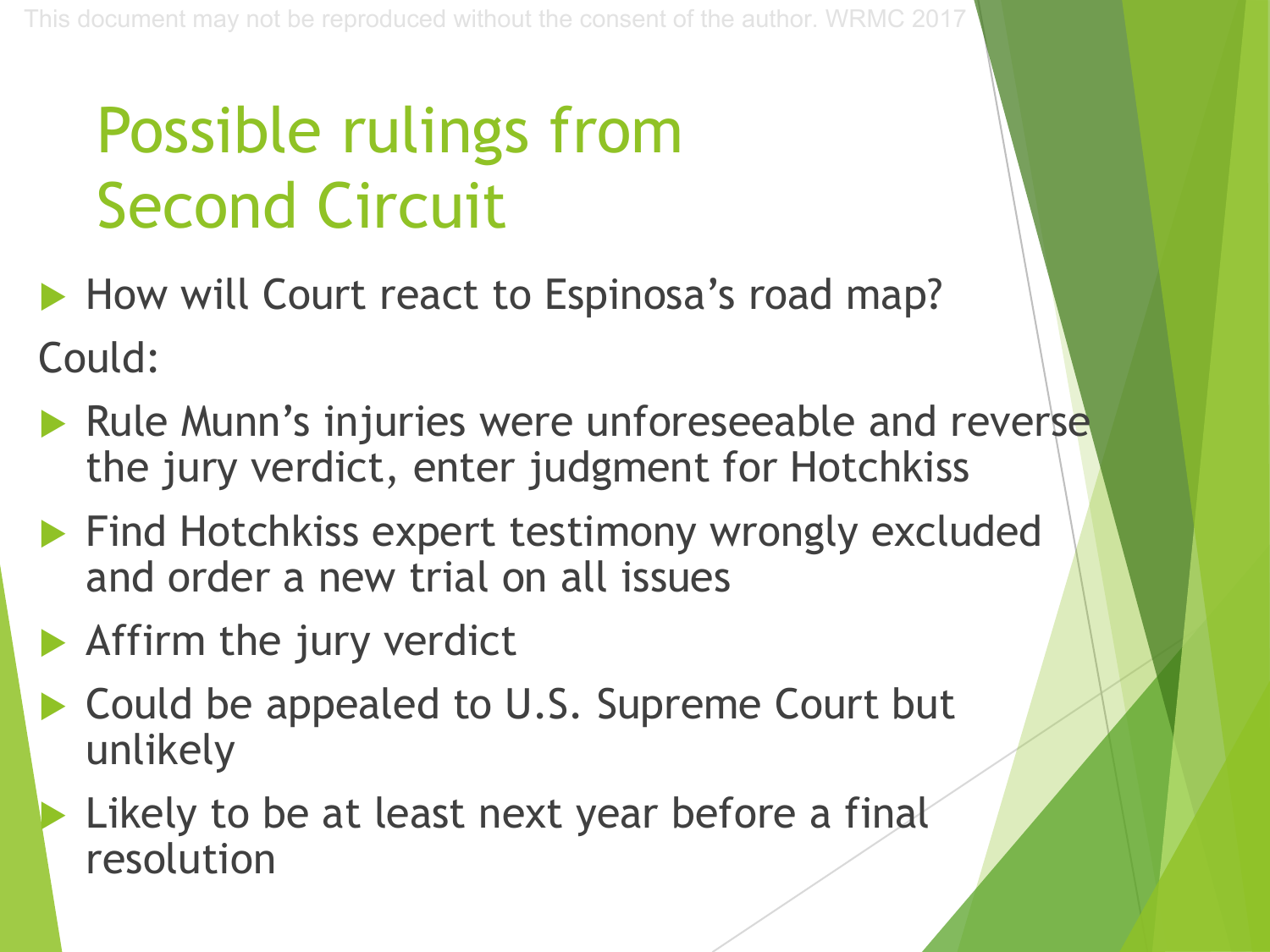### How does this impact us?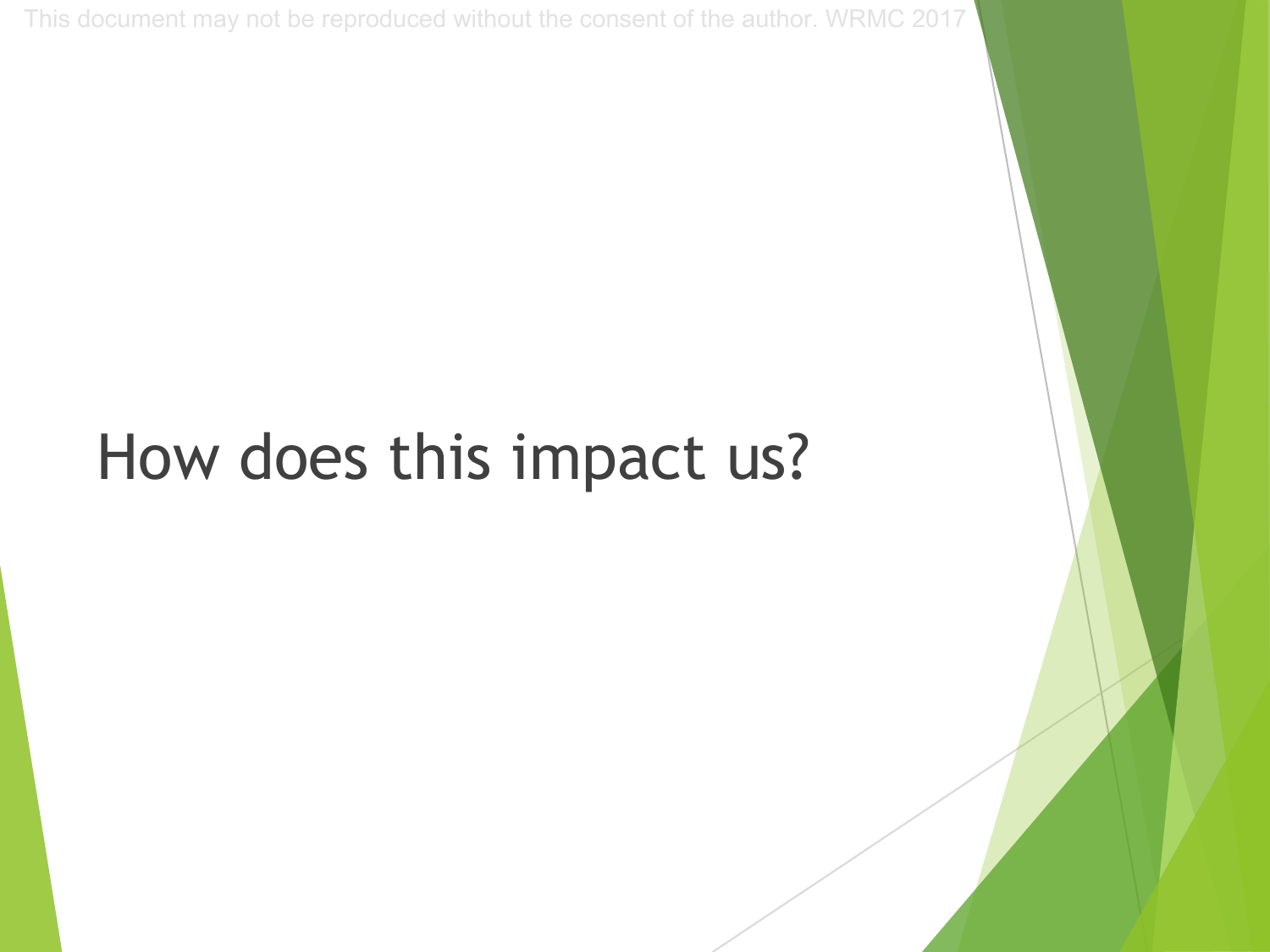#### Impact on the industry This document may not be reproduced without the consent of the author. WRMC 2017

- $\triangleright$  Second Circuit recognized the potential impact:
	- $\blacktriangleright$  "This case is likely to encourage future victims of unusual accidents on educational trips to seek compensation, placing a heavy financial burden on trip providers."
	- $\blacktriangleright$  Imposing a duty here "might discourage field trips that serve important educational goals."
	- $\blacktriangleright$  Trips might be curtailed or ceased completely, "depriving children of valuable opportunities."
	- $\triangleright$  Might result in increased insurance premiums
	- $\blacktriangleright$  "The size of this award makes it likely that it will have repercussions far beyond this case and affect the whole industry of educational trips."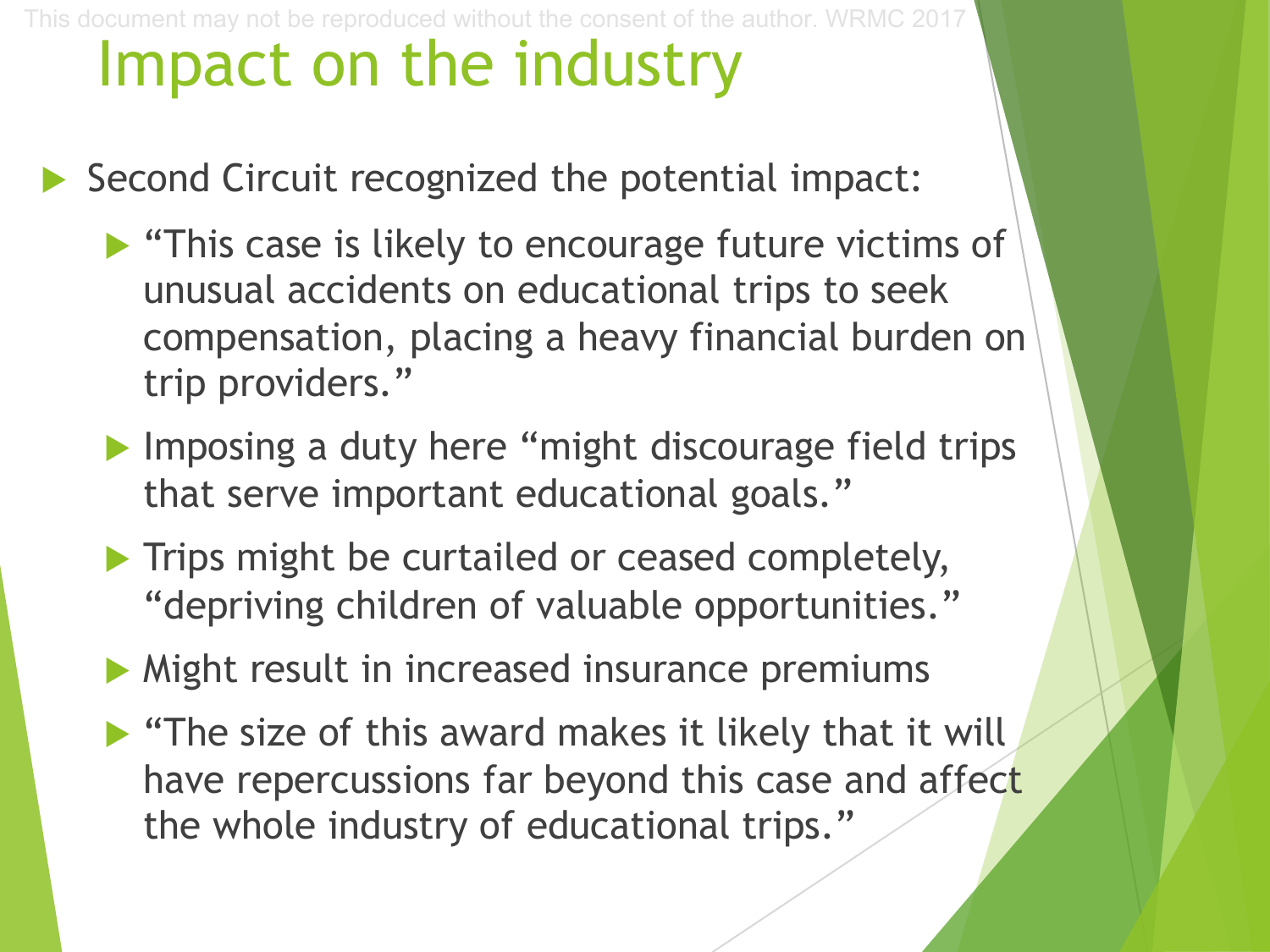### Impact on programs

- $\blacktriangleright$  Second Circuit is federal appellate court over New York, Connecticut, and Vermont
- $\blacktriangleright$  Second Circuit is very influential
	- **Covers New York**
	- ▶ One step down from US Supreme Court
- But, only involves Connecticut law. Not binding on other states.
- $\blacktriangleright$  But other states and courts could adopt the reasoning.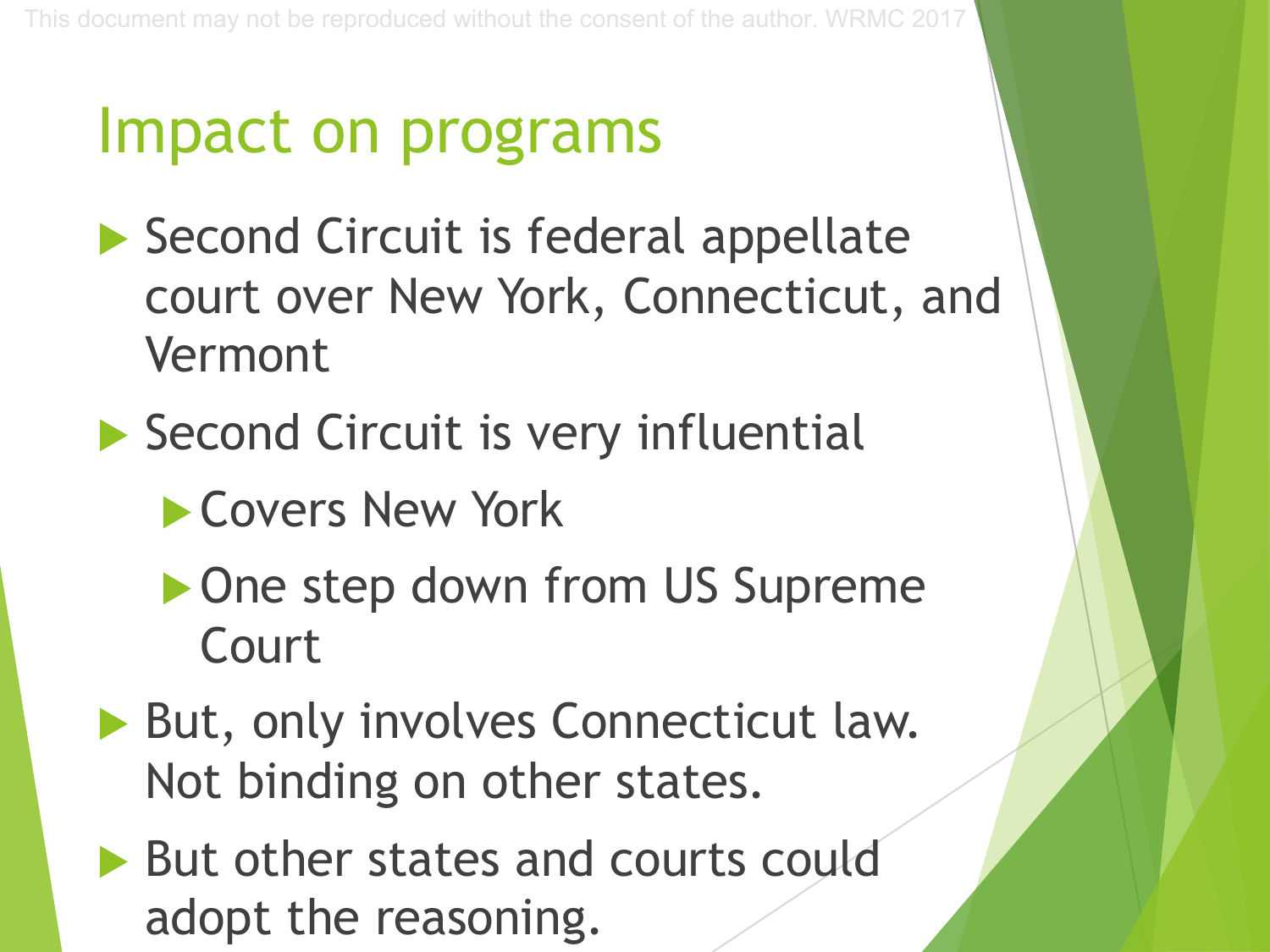### Impact in Connecticut

- $\blacktriangleright$  Controlling law for you. High bar.
- Encouraging litigation: other suit for \$41.7m for Lyme disease contracted at YMCA camp
- $\blacktriangleright$  Need insurance to cover that kind of potential loss?
- $\blacktriangleright$  Will carriers write it?
- Can programs afford it?
- $\blacktriangleright$  Some may stop offering programs
- $\blacktriangleright$  Some may change activities
	- $\blacktriangleright$  Give more extensive warnings?
	- $\blacktriangleright$  Need to be more paternalistic?
- $\blacktriangleright$  If not adequately insured, similar jury verdict may put programs out of business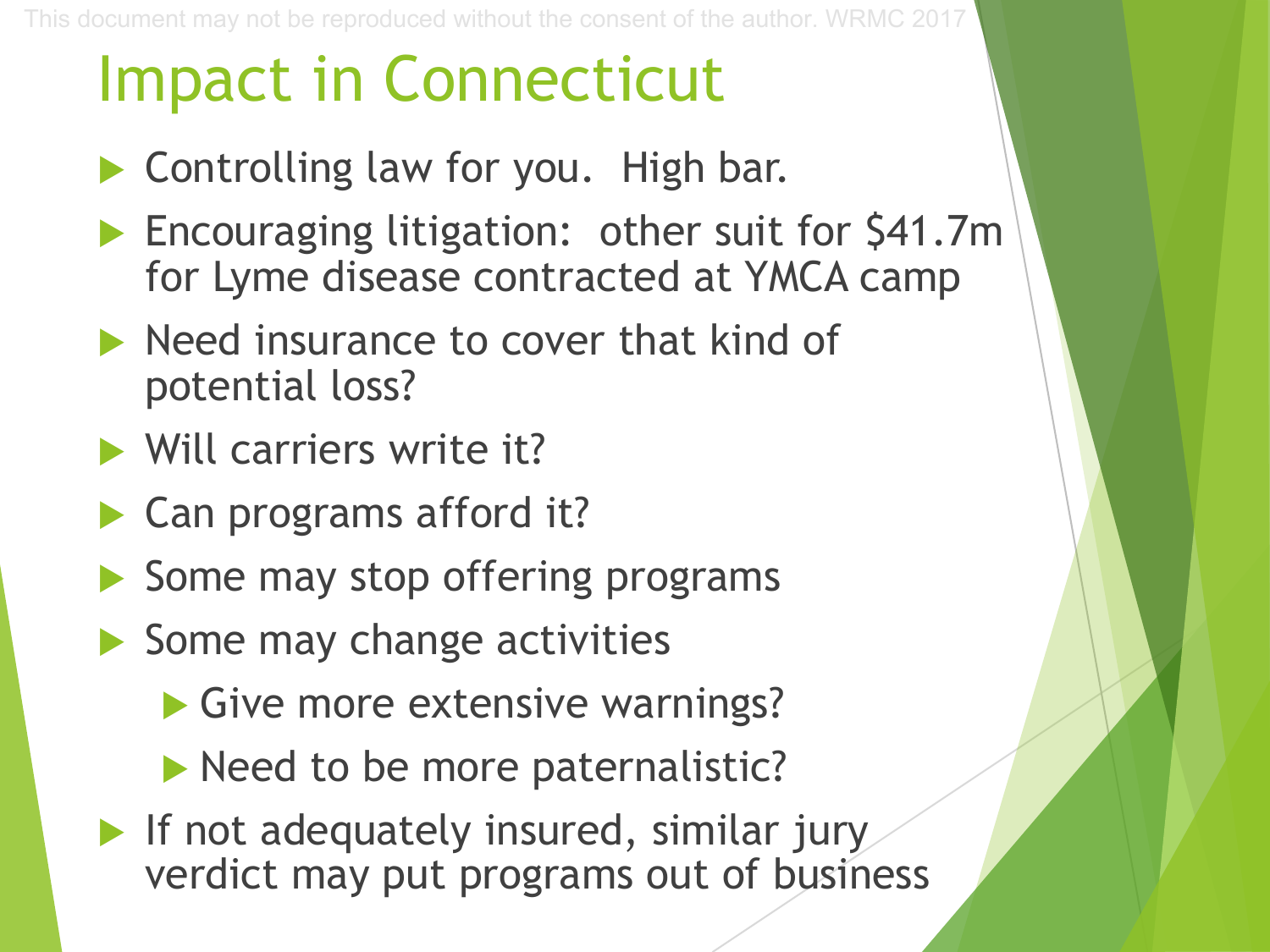## Impact for orgs outside Connecticut

- Do you solicit and accept participants from Connecticut?
	- $\blacktriangleright$  Likely to be sued in Connecticut
	- $\blacktriangleright$  Connecticut law may apply
	- $\blacktriangleright$  Even if you have a forum selection clause and choice of law clause

 $\triangleright$  Other states and courts may adopt law and reasoning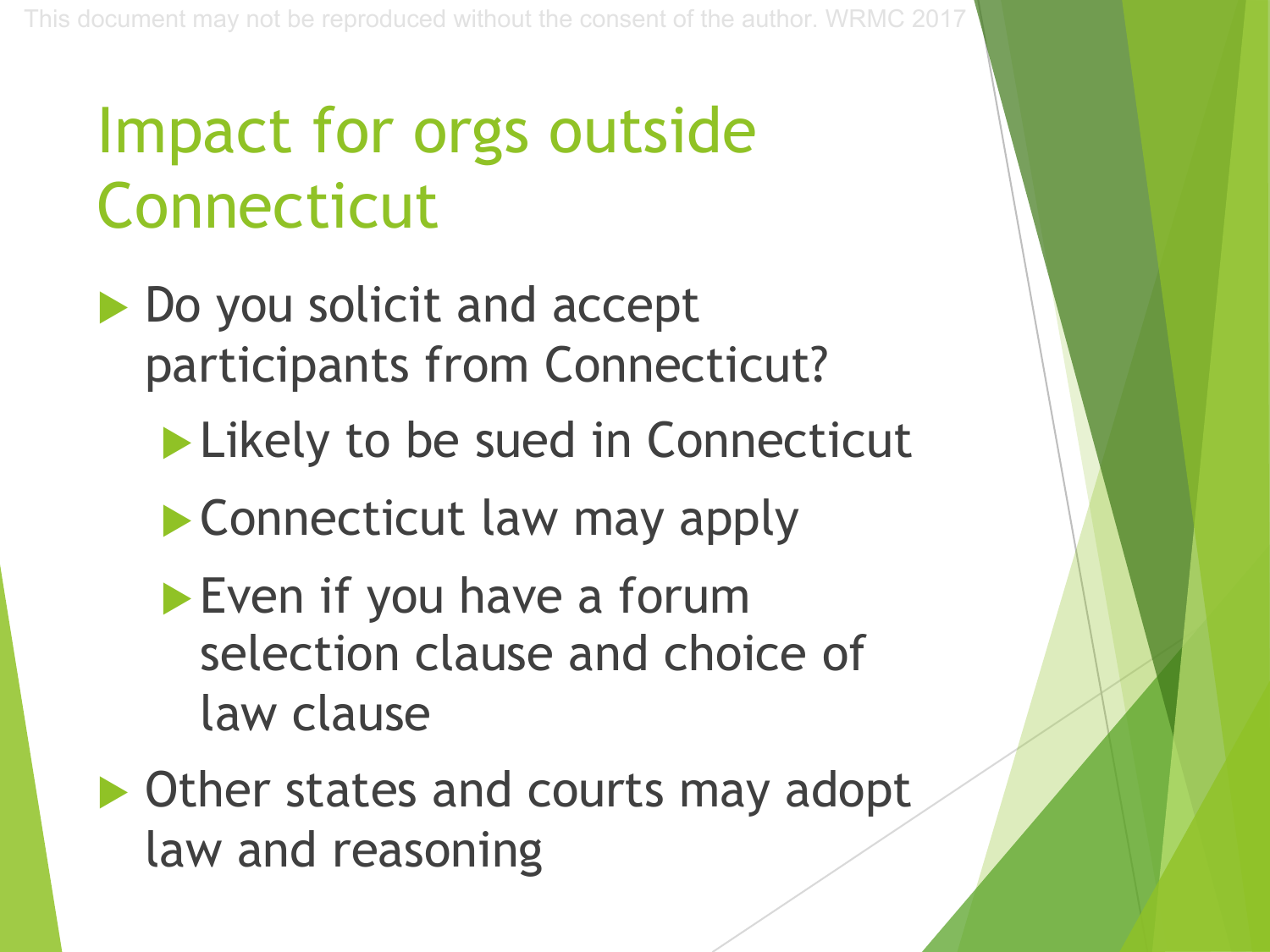## What should you do?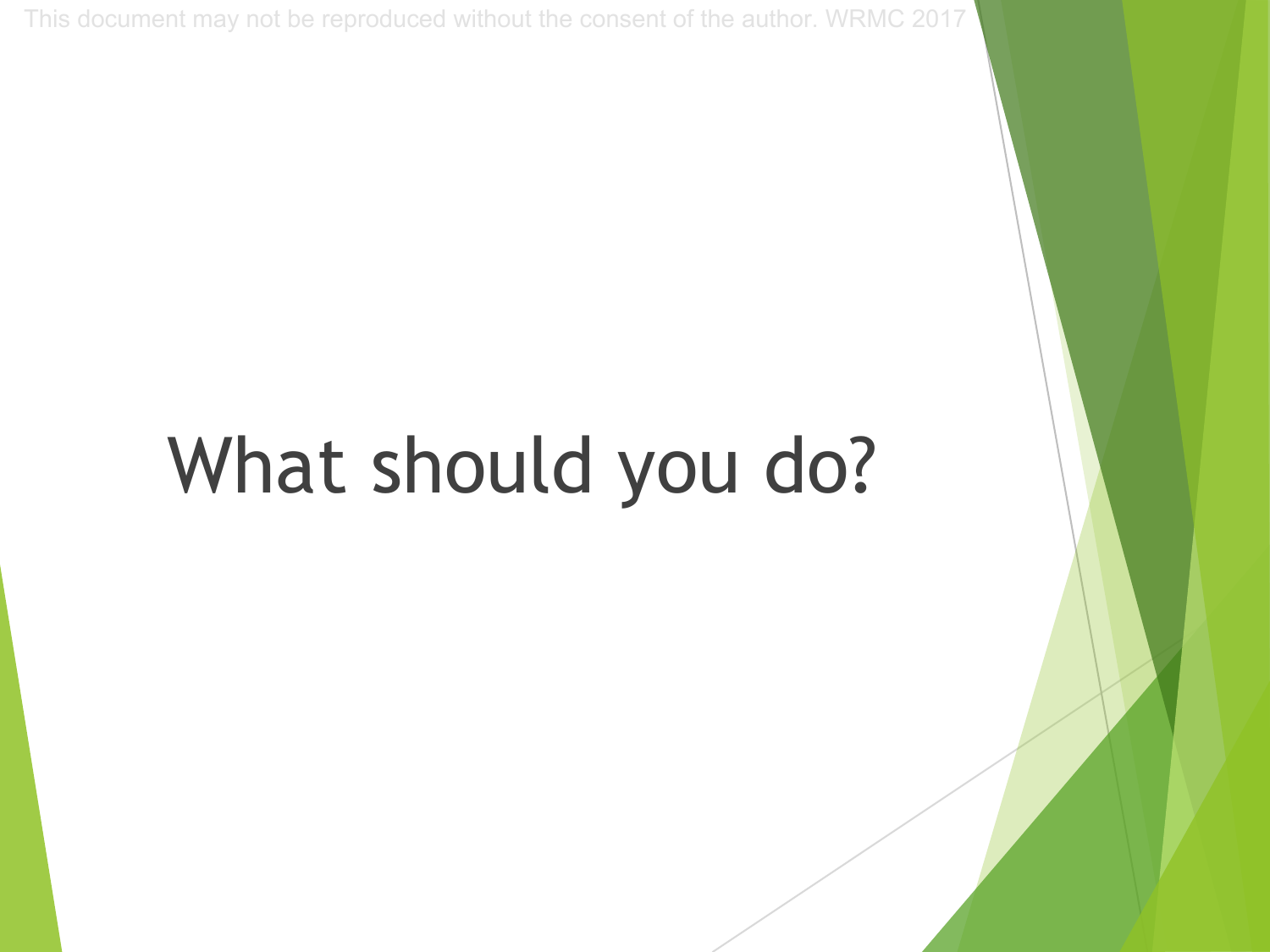## Take Aways (things to consider/do):

- $\blacktriangleright$  Need to better warn?
	- Include disease carrying animals/insects
	- Use "including but not limited to" language in list of risks
	- $\blacktriangleright$  Have tricked out comprehensive list of risks? - may undermines effectiveness
- lacktriangleright Need to better 'protect'? Slippery slope
- Assess your insurance coverage
	- Keep an eye out for similar developments in your state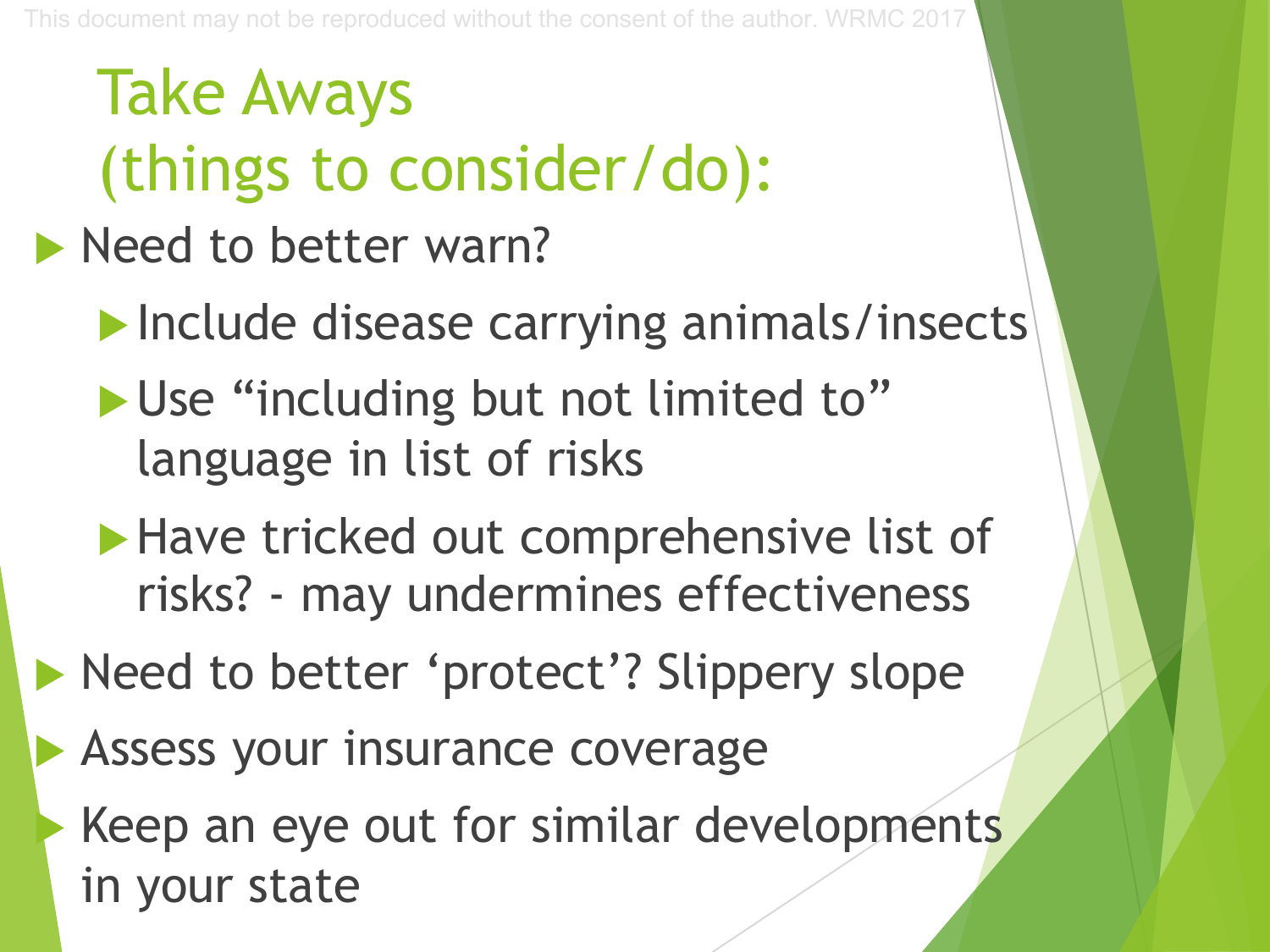## Take Aways Things to consider/do:

- $\blacktriangleright$  Consider/clarify student and parent responsibilities:
	- $\blacktriangleright$  (e.g.) they should conduct an independent investigation of risks.

 $\blacktriangleright$  Student:

- $\blacktriangleright$  share in responsibility for own well being
- $\blacktriangleright$  be active player in risk management equation
- ▶ Document research—what you knew when from what source
- Consult legal counsel understand relevant state laws and legal doctrines.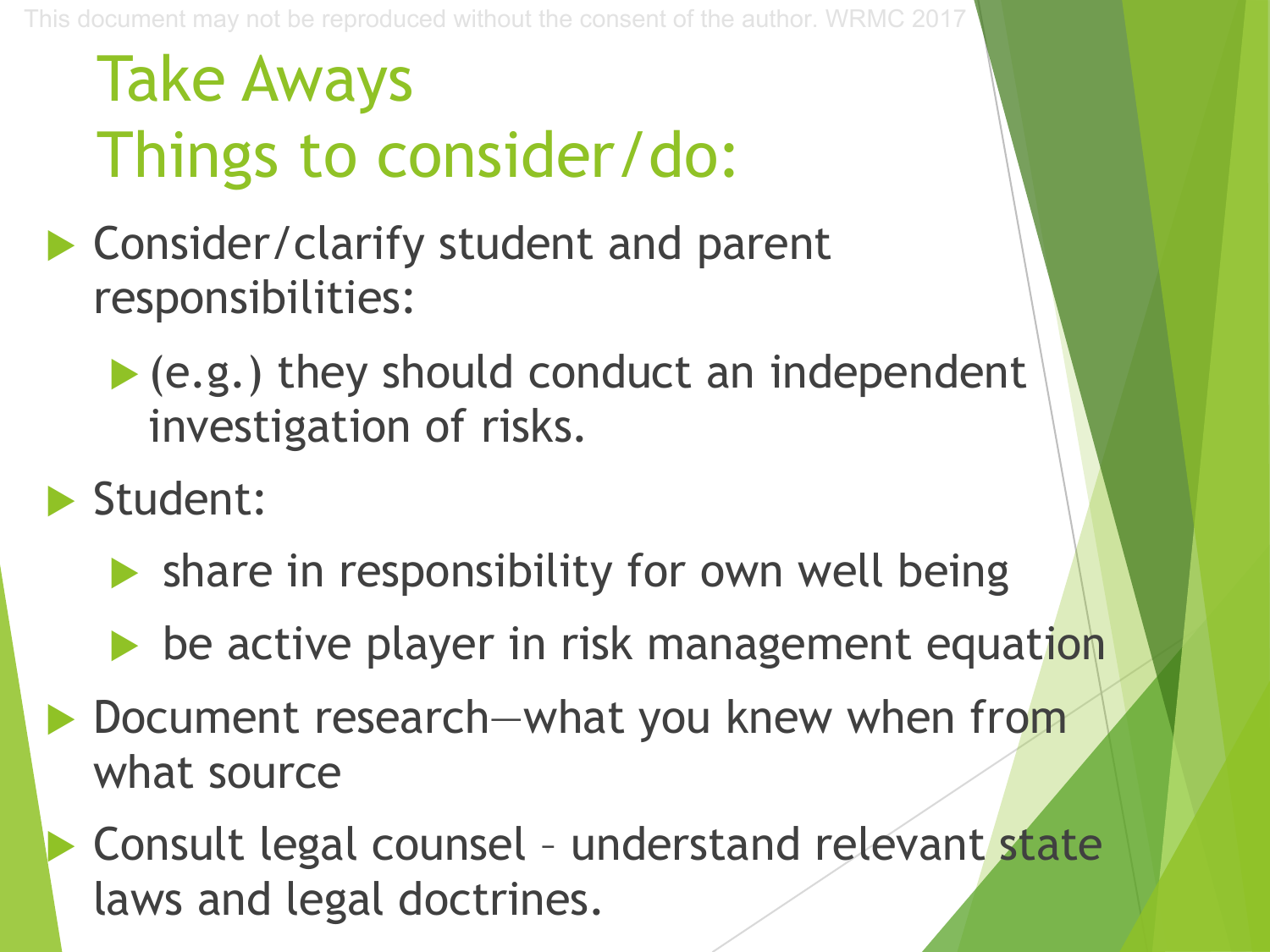## Put this in perspective

- $\blacktriangleright$  Stay focused on the endeavor to run a quality program.
- $\blacktriangleright$  The case is alarming but we can be hopeful.
- $\blacktriangleright$  This is the worst case scenario unusual.
- $\blacktriangleright$  Litigation takes a long time.
- $\blacktriangleright$  Can be frustrating and feel unfair.
- Releases are enforceable in most states.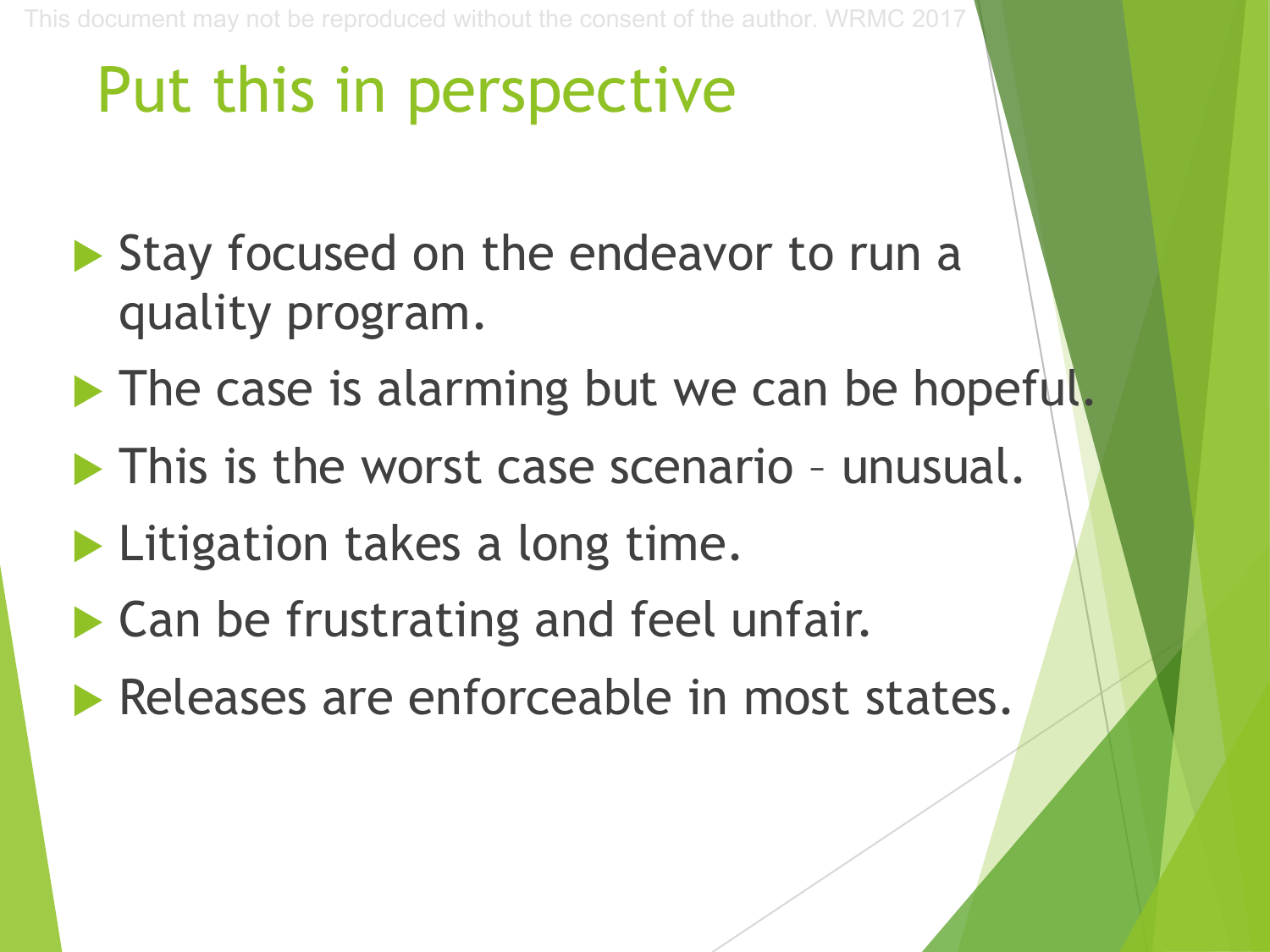## **Perspective**

- $\blacktriangleright$  Consider the overall warnings and information in your participant agreement and other program materials in light of the nature (and location) of your programs
- ▶ Don't over-focus JUST on this risk (insect borne disease)
- Put in larger context value in recognizing and managing risks across the span of your programs.